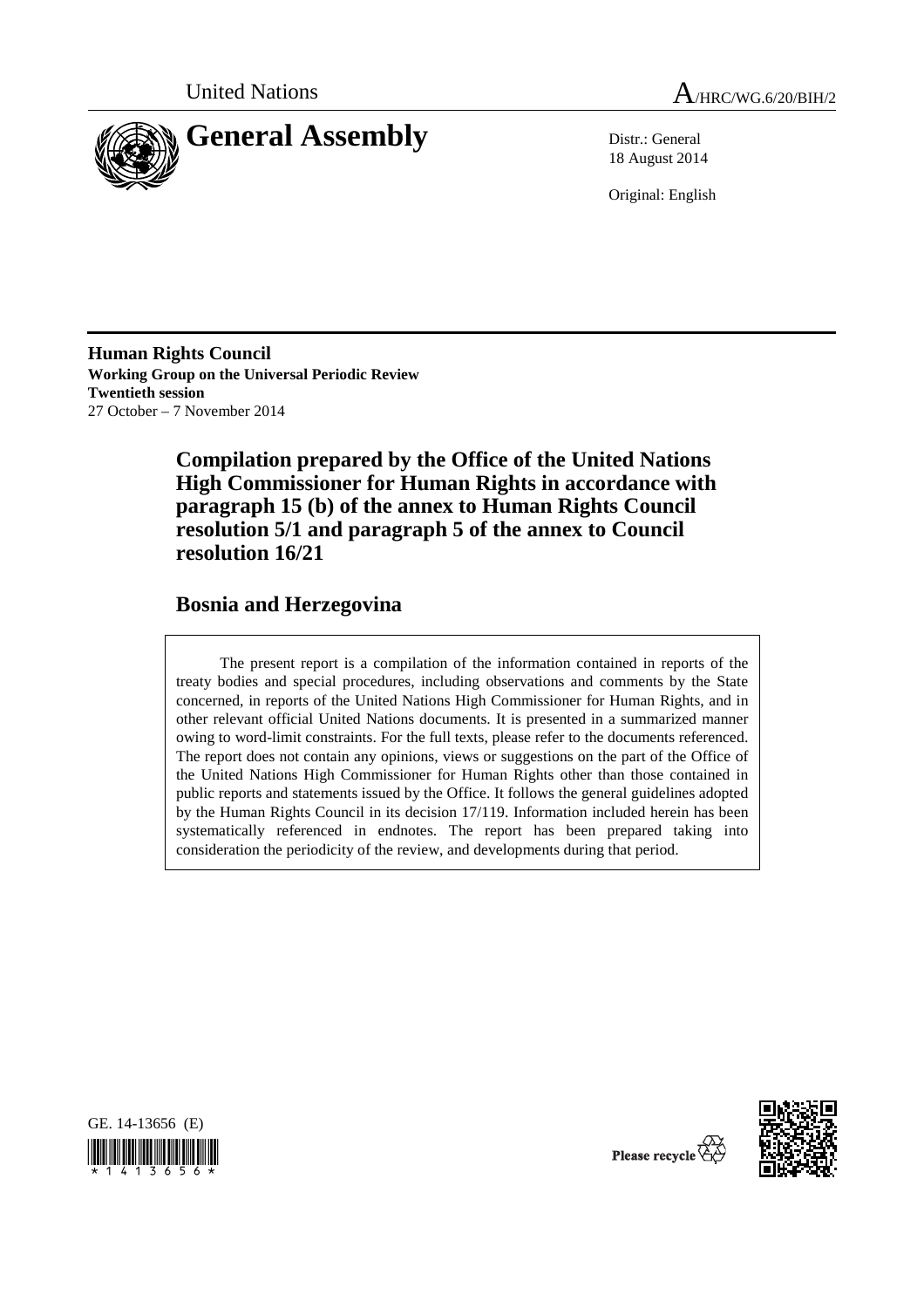# **I. Background and framework**

# **A. Scope of international obligations**<sup>1</sup>

#### **1.** International human rights treaties<sup>2</sup>

|                                                  | Status during previous cycle                                                      | Action after review                       | Not ratified/not accepted         |
|--------------------------------------------------|-----------------------------------------------------------------------------------|-------------------------------------------|-----------------------------------|
| Ratification,<br>accession or<br>succession      | <b>ICERD</b> (1993)                                                               | CRPD (2010)                               |                                   |
|                                                  | <b>ICESCR (1993)</b>                                                              | CPED (2012)                               |                                   |
|                                                  | <b>ICCPR (1993)</b>                                                               |                                           |                                   |
|                                                  | <b>ICCPR-OP 2 (2001)</b>                                                          |                                           |                                   |
|                                                  | CEDAW (1993)                                                                      |                                           |                                   |
|                                                  | CAT (1993)                                                                        |                                           |                                   |
|                                                  | OP-CAT (2008)                                                                     |                                           |                                   |
|                                                  | CRC (1993)                                                                        |                                           |                                   |
|                                                  | OP-CRC-AC (2003)                                                                  |                                           |                                   |
|                                                  | OP-CRC-SC (2002)                                                                  |                                           |                                   |
|                                                  | <b>ICRMW</b> (1996)                                                               |                                           |                                   |
| <b>Reservations</b><br>and/or<br>declarations    | OP-CRC-AC<br>(Declaration, art. 3(2),<br>age of recruitment at 18<br>years, 2003) | OP-CAT<br>(Declaration, art. 24,<br>2012) |                                   |
| Complaints                                       | ICCPR, art. 41 (1993)                                                             | OP-ICESCR (2012)                          | ICERD, art. 14                    |
| procedures,<br>inquiries and<br>urgent $action3$ | ICCPR-OP 1 (1995)                                                                 | OP-CRPD, art. 6 (2010)                    | OP-ICESCR,<br>arts. $10$ and $11$ |
|                                                  | OP-CEDAW,<br>art. 8 (2002)                                                        | CPED,<br>arts. 31 and 32 (2012)           | CAT, art. 21                      |
|                                                  | CAT.<br>arts. 20 (1993) and 22                                                    |                                           | OP-CRC-IC                         |
|                                                  | (2003)                                                                            |                                           | ICRMW,<br>arts. 76 and 77         |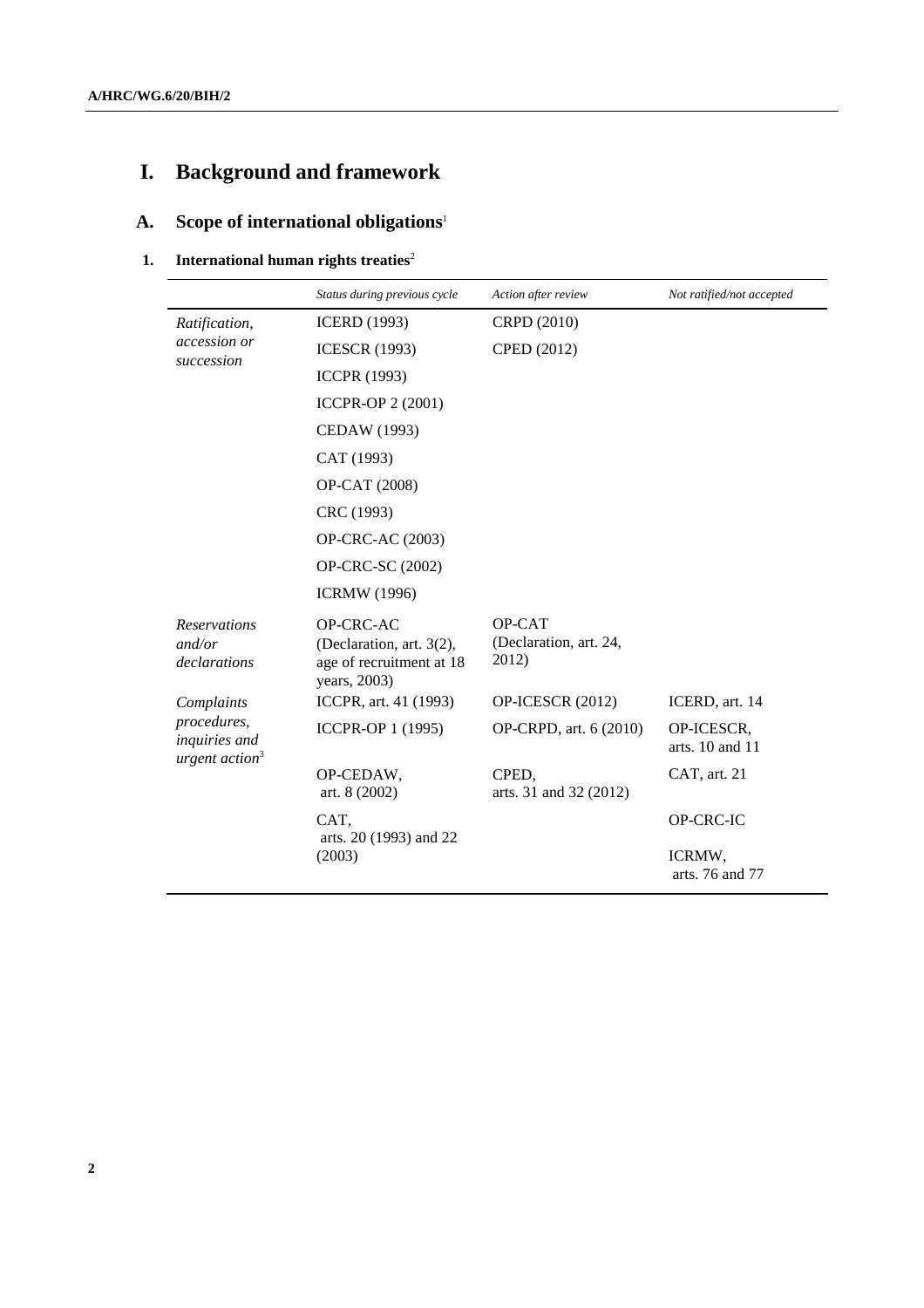|                                                    | Status during previous cycle                                                      | Action after review | Not ratified                                                                     |
|----------------------------------------------------|-----------------------------------------------------------------------------------|---------------------|----------------------------------------------------------------------------------|
| Ratification,<br><i>accession or</i><br>succession | Convention on the Prevention and<br>Punishment of the Crime of<br>Genocide        |                     |                                                                                  |
|                                                    | Rome Statute of the International<br>Criminal Court                               |                     |                                                                                  |
|                                                    | Palermo Protocol <sup>4</sup>                                                     |                     |                                                                                  |
|                                                    | Conventions on refugees and<br>stateless persons <sup>5</sup>                     |                     |                                                                                  |
|                                                    | Geneva Conventions of 12 August<br>1949 and Additional Protocols I and<br>$\Pi^6$ |                     | <b>Additional Protocol</b><br>III to the 1949 Geneva<br>Conventions <sup>7</sup> |
|                                                    | ILO fundamental conventions <sup>8</sup>                                          |                     |                                                                                  |
|                                                    | <b>UNESCO</b> Convention against<br>Discrimination in Education                   |                     |                                                                                  |

#### **2. Other main relevant international instruments**

1. In 2012, the Committee on the Rights of the Child (CRC) encouraged Bosnia and Herzegovina to accede to OP-CRC-IC, $9$  and urged the State to become a party to the Hague Convention on Protection of Children and Cooperation in respect of Inter-country Adoption.10 In 2012, the Committee on the Protection of the Rights of All Migrant Workers and Members of Their Families (CMW) invited the country to ratify International Labour Organization (ILO) Convention No. 189.11

#### **B. Constitutional and legislative framework**

2. In 2012, the Independent Expert on minority issues highlighted the fact that the use of the term "others" in the Constitution and electoral laws was inappropriate and implied a lower status given to minorities and persons who identified as Bosnian or not belonging to a constituent people.<sup>12</sup> National minorities and those within the category of "others" had to have equal rights to stand for any Government position. The judgment of the European Court of Human Rights in the case of *Sejdić and Finci v. Bosnia and Herzegovina* was a landmark decision for the rights of minorities and constitutional reform was necessary to remove discriminatory provisions.<sup>13</sup>

3. In 2011, the Committee against Torture (CAT) urged the incorporation of the crime of torture, as defined in the Convention, into the country's laws and to harmonize the legal definition of torture in Republika Srpska and Brčko District with the Criminal Code of Bosnia and Herzegovina.<sup>14</sup>

4. CMW noted with concern that the Law on the Prohibition of Discrimination of 2009 had not been harmonized with laws and provisions at Entity, district and municipal levels.<sup>15</sup>

5. In 2013, while welcoming the amendments, in 2009, to the Law on Gender Equality,16 the Committee on the Elimination of Discrimination against Women (CEDAW) was concerned that the Constitution did not include a comprehensive definition of discrimination against women or of the principle of equality between women and men, in line with the Convention.<sup>17</sup>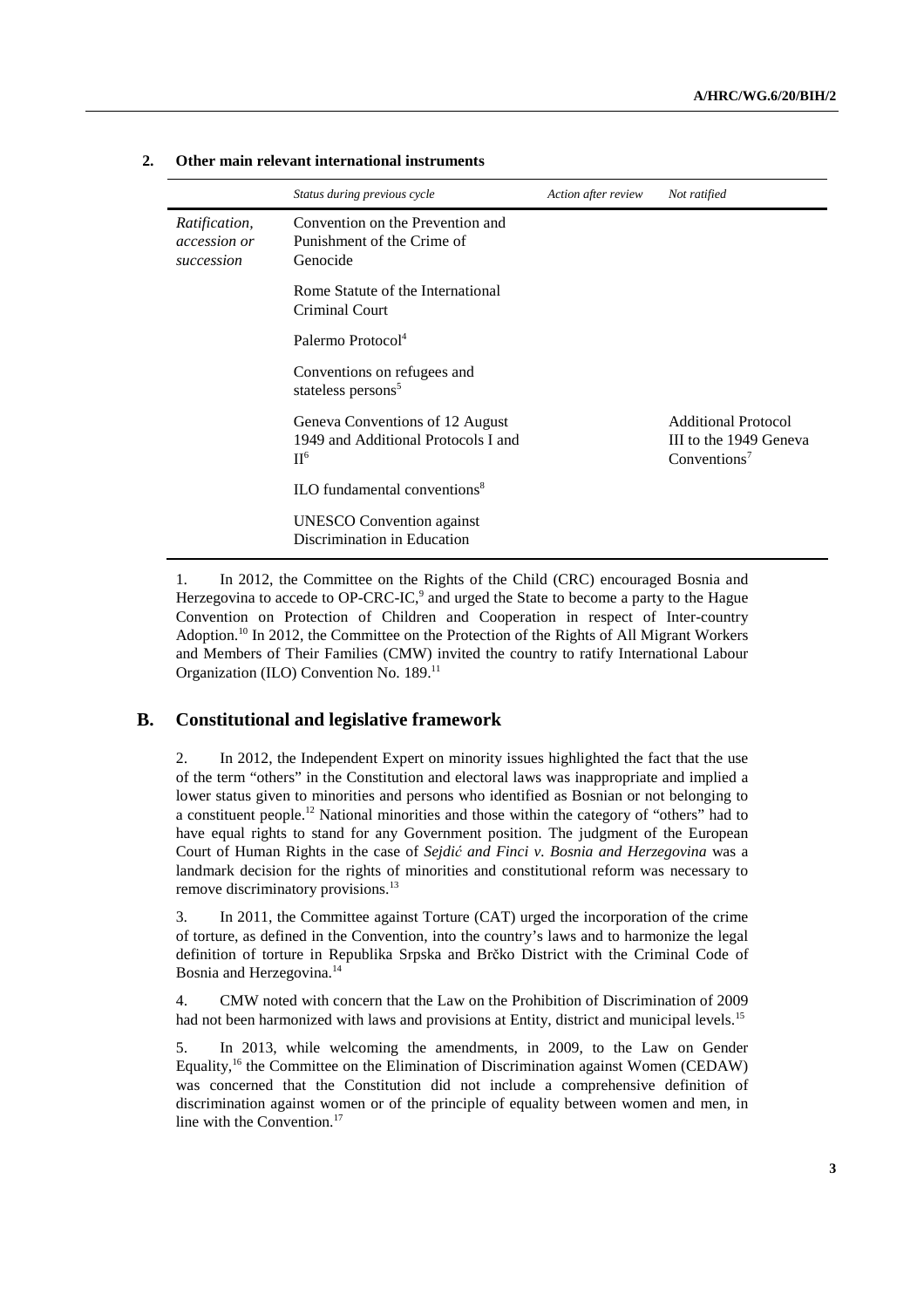6. In 2013, the Special Rapporteur on violence against women recommended enactment of the Law on Civilian War Victims and Victims of Torture and amendment of the State Criminal Code to ensure it included a definition of sexual violence that was in accordance with international standards and jurisprudence related to the prosecution of war crimes of sexual violence.18

7. CMW noted the amendments to the State Criminal Code on the definition of human trafficking and smuggling of migrants, in 2010.<sup>19</sup> It was concerned that the Criminal Codes of both Entities and Brčko District had not been harmonized with the amended State Criminal Code provisions.<sup>20</sup> CMW recommended the enforcement of anti-trafficking  $laws.<sup>21</sup>$ 

8. While noting that Bosnia and Herzegovina had been in the process of amending the Criminal Code in 2012, CRC recommended that the crimes covered under OP-CRC-SC be harmonized in the Criminal Codes at the levels of the State, Entity and district.<sup>22</sup>

9. CRC expressed its concern that the recruitment and use in armed conflict of persons under the age of 18 years was not explicitly prohibited nor criminalized in State and Entitylevel legislation.<sup>23</sup>

10. CRC recommended the enactment of a comprehensive child rights act at the national  $level.<sup>24</sup>$ 

#### **C. Institutional and human rights infrastructure and policy measures**

 **Status of national human rights institutions**<sup>25</sup>

| National human rights institution | Status during previous cycle | Status during present cycle <sup>26</sup> |
|-----------------------------------|------------------------------|-------------------------------------------|
| Human Rights Ombudsman of         | A(2004)                      | A(2010)                                   |
| Bosnia and Herzegovina            |                              |                                           |

11. The United Nations Country Team (UNCT) considered that the human rights monitoring and protection structures suffered from gaps in coordination, accountability and efficiency, caused by the country's administrative fragmentation, and that it was difficult to identify the appropriate duty-bearers. $27$ 

12. The Committee on Economic, Social and Cultural Rights (CESCR) recommended the adoption of a national comprehensive action plan on human rights. $^{28}$ 

13. In 2013, CESCR recommended that Bosnia and Herzegovina ensure the independence of the Ombudsman in compliance with the Paris Principles<sup>29</sup> and the Human Rights Committee (HR Committee) recommended that the Ombudsman be provided with adequate resources.30

14. In 2011, CAT recommended that, in line with the accepted UPR recommendations, Bosnia and Herzegovina establish a national preventive mechanism.<sup>31</sup>

15. CEDAW and UNCT commended the action plan on the implementation of Security Council resolution 1325 (2000) on women and peace and security (2010-2013).<sup>32</sup>

16. CEDAW was concerned about limited cooperation between gender equality bodies and relevant ministries at all levels. It called for the strengthening of the Gender Equality Agency and recommended the provision to the gender equality national machinery with resources.33

17. CRC urged strengthening of the role and leadership of the Ministry for Human Rights and Refugees regarding children's rights.<sup>34</sup>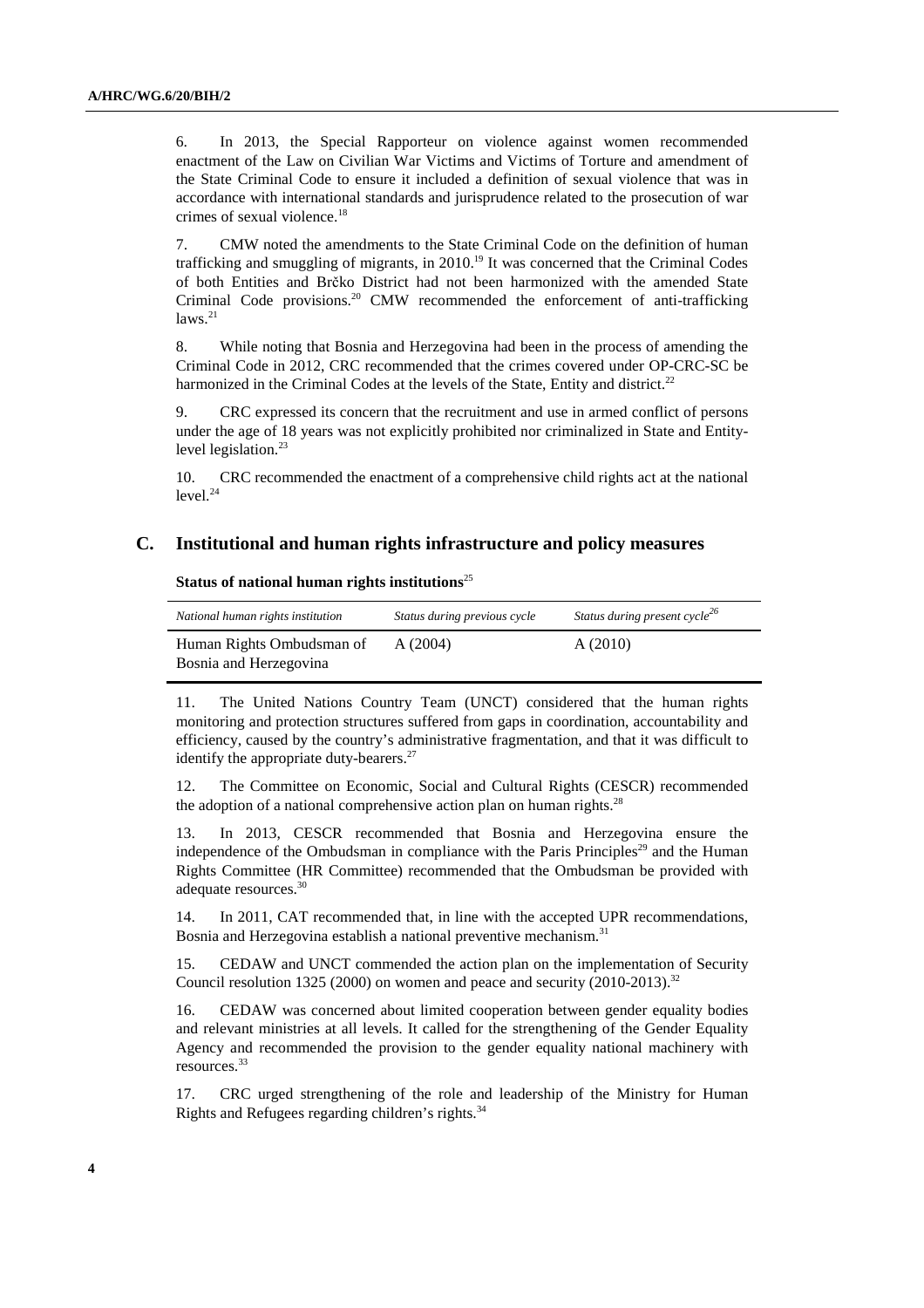18. While welcoming the Action Plan for Children (2011–2014),<sup>35</sup> CRC noted with concern that the highly fragmented administrative system in the country constrained its implementation.<sup>36</sup>

19. According to the Independent Expert on minority issues, while on paper Roma action plans in education, employment, health and housing provided excellent aims and expected measures, the implementation of projects had been insufficient to date, resulting in a lack of significant impact on the ground. A heavy reliance on international funding and non-governmental organization implementation was evident.<sup>37</sup> UNCT noted that the authorities did not provide funds to adequately implement the Decade for Roma inclusion  $(2005 - 2015)^{38}$ 

# **II. Cooperation with human rights mechanisms**

#### **A. Cooperation with treaty bodies**<sup>39</sup>

#### **1. Reporting status**

| Treaty body            | Concluding<br>observations<br>included in<br>previous<br>review | Latest report<br>submitted since<br>previous review        | Latest concluding<br>observations                                         | Reporting status                                      |
|------------------------|-----------------------------------------------------------------|------------------------------------------------------------|---------------------------------------------------------------------------|-------------------------------------------------------|
| <b>CERD</b>            | March<br>2006                                                   | 2008/2013                                                  | August 2010                                                               | Ninth to eleventh<br>reports pending<br>consideration |
| <b>CESCR</b>           | November<br>2005                                                | 2010                                                       | November 2013                                                             | Third report due in 2018                              |
| <b>HR</b><br>Committee | November<br>2006                                                | 2010                                                       | October 2012                                                              | Third report due in 2016                              |
| <b>CEDAW</b>           | May 2006                                                        | 2011                                                       | <b>July 2013</b>                                                          | Sixth report due in 2017                              |
| <b>CAT</b>             | November<br>2005                                                | 2009                                                       | November 2010                                                             | Sixth report due in<br>November 2014                  |
| <b>CRC</b>             | June 2005                                                       | 2008<br>(OP-CRC-AC<br>and OP-CRC-<br>SC) and 2010<br>(CRC) | October 2010<br>(OP-CRC-AC and<br>OP-CRC-SC) and<br>October 2012<br>(CRC) | Fifth and sixth reports<br>due in $2017$              |
| <b>CMW</b>             | April 2009                                                      | 2011                                                       | September 2012                                                            | Third report due in 2017                              |
| <b>CRPD</b>            |                                                                 | 2012                                                       |                                                                           | Initial report pending<br>consideration               |
| <b>CED</b>             |                                                                 |                                                            |                                                                           | Initial report overdue<br>since April 2014            |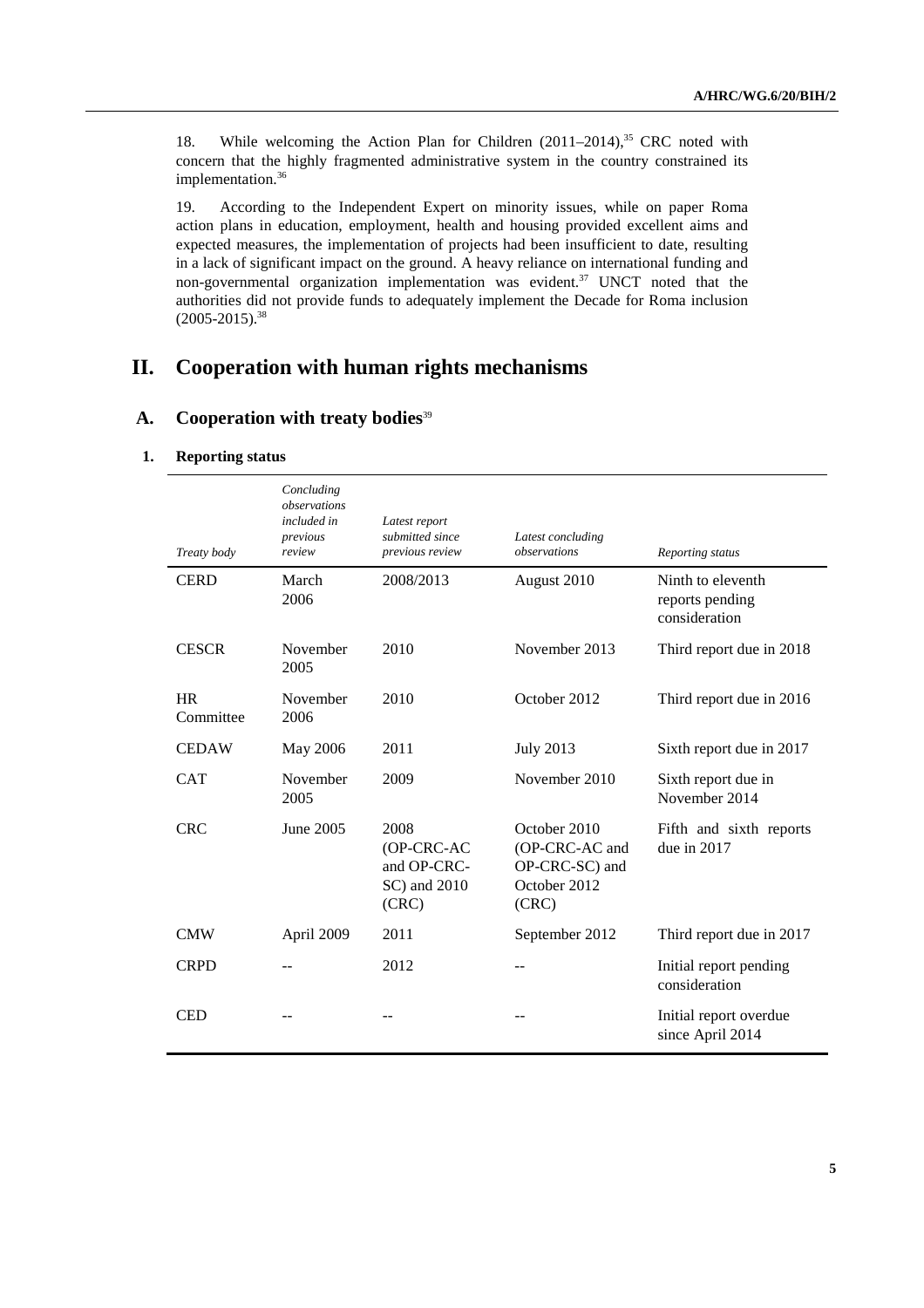### **2. Responses to specific follow-up requests by treaty bodies**

| Treaty body         | Due in          | Subject matter                                                                                                                       | Submitted in                                                |
|---------------------|-----------------|--------------------------------------------------------------------------------------------------------------------------------------|-------------------------------------------------------------|
| <b>CERD</b>         | 2011            | Independence of the Human Rights<br>Ombudsman; segregated education;<br>and racial and ethnic-based<br>discrimination. <sup>40</sup> |                                                             |
| <b>HR</b> Committee | 2007            | Electoral system; missing persons;<br>poor conditions of detention; and<br>relocation of Roma. <sup>41</sup>                         | $2010^{42}$                                                 |
|                     | 2013            | Electoral system; prosecution of<br>war crimes cases; and compensation<br>of families of missing persons. <sup>43</sup>              | $201344$ Further<br>information<br>requested. <sup>45</sup> |
| <b>CEDAW</b>        | 2015            | Women victims of war crimes; and<br>employment of women. <sup>46</sup>                                                               |                                                             |
| <b>CAT</b>          | 2011            | War crimes of rape and sexual<br>violence; impunity; redress; and<br>enforced disappearances. <sup>47</sup>                          | $2012^{48}$                                                 |
| Views               |                 |                                                                                                                                      |                                                             |
| Treaty body         | Number of views | <b>Status</b>                                                                                                                        |                                                             |
| <b>HR</b> Committee | $2^{49}$        | Further information requested <sup>50</sup>                                                                                          |                                                             |

*Concluding observations* 

# **B.** Cooperation with special procedures<sup>51</sup>

|                                                           | Status during previous cycle                                                         | Current status         |
|-----------------------------------------------------------|--------------------------------------------------------------------------------------|------------------------|
| Standing invitation                                       | N <sub>0</sub>                                                                       | Yes                    |
| Visits undertaken                                         | Trafficking                                                                          | WGEID                  |
|                                                           | Internally displaced                                                                 | Minority               |
|                                                           | persons                                                                              | Violence against women |
|                                                           | Education                                                                            | Cultural rights        |
| Visits agreed to in principle                             | Racism                                                                               |                        |
| <i>Visits requested</i>                                   |                                                                                      |                        |
| Responses to letters of allegations<br>and urgent appeals | During the period under review four letters were sent and<br>one reply was received. |                        |
| Follow-up reports and missions                            |                                                                                      |                        |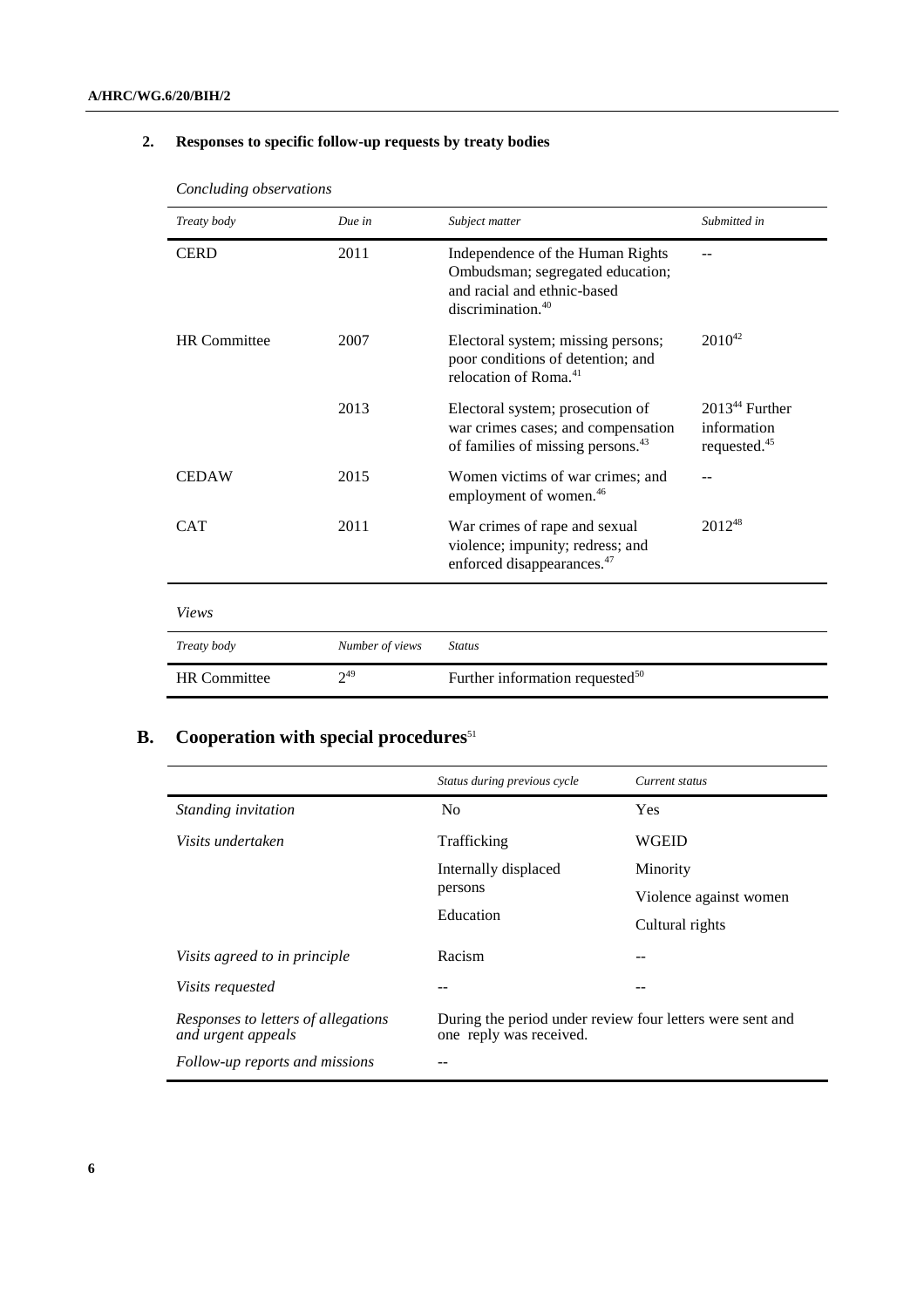#### **C. Cooperation with the Office of the United Nations High Commissioner for Human Rights**

20. In 2014 Bosnia and Herzegovina implemented activities for the follow-up to UPR recommendations with support from the Voluntary Fund for the Implementation of the  $UPR<sup>.52</sup>$ 

## **III. Implementation of international human rights obligations, taking into account applicable international humanitarian law**

#### **A. Equality and non-discrimination**

21. The Committee on the Elimination of Racial Discrimination (CERD) was concerned that racial and ethnic-based discrimination remained alive in the country's society<sup>53</sup> and mechanisms for monitoring acts of ethnic-based discrimination and violence remained virtually non-existent*.* 54 It recommended fostering intercultural dialogue, tolerance and understanding.55 CRC urged the development of a code of conduct to eliminate the stigmatization of minority and/or ethnic groups in the media.<sup>56</sup>

22. CERD was concerned about continuous public manifestations of hate speech and intolerance, especially by politicians,<sup>57</sup> and the HR Committee about reports of racist attacks.58 The HR Committee recommended that a law prohibiting associations founded on the promotion and dissemination of hate speech and racist propaganda be enacted.<sup>59</sup> The United Nations High Commissioner for Refugees (UNHCR) stated that hate incidents left returnees feeling extremely insecure, undermining their ability to exercise rights such as freedom of movement.<sup>60</sup>

23. The HR Committee regretted that the Communications Regulatory Authority, mandated to investigate improper conduct in the media and hate speech cases, was not independent.<sup>61</sup> CERD recommended the strengthening of its monitoring powers.<sup>62</sup>

24. CERD and other treaty bodies were concerned about the persistence of discrimination targeting Roma.<sup>63</sup> CERD recommended that the country combat prejudices against Roma.<sup>64</sup> CESCR urged the continuation of the registration of Roma and the issuance of identity documents.<sup>65</sup> UNHCR stated that, despite the legal provisions, Roma refugees were not afforded equal treatment in regard to access to social housing.<sup>66</sup>

25. CEDAW welcomed the forthcoming adoption of a new gender action plan (2013-  $2017$ ).<sup>67</sup> It recommended the incorporation into the new Constitution of a prohibition of direct and indirect discrimination against women.<sup>68</sup>

### **B. Right to life, liberty and security of the person**

26. CAT remained concerned about detention conditions, overcrowding and ongoing inter-prisoner violence. It felt that Bosnia and Herzegovina should bring the detention conditions into line with international standards and, particularly, draw up a comprehensive plan to address inter-prisoner violence and sexual violence in all detention facilities, and investigate those cases.69 The HR Committee shared CAT's concerns and recommendations.70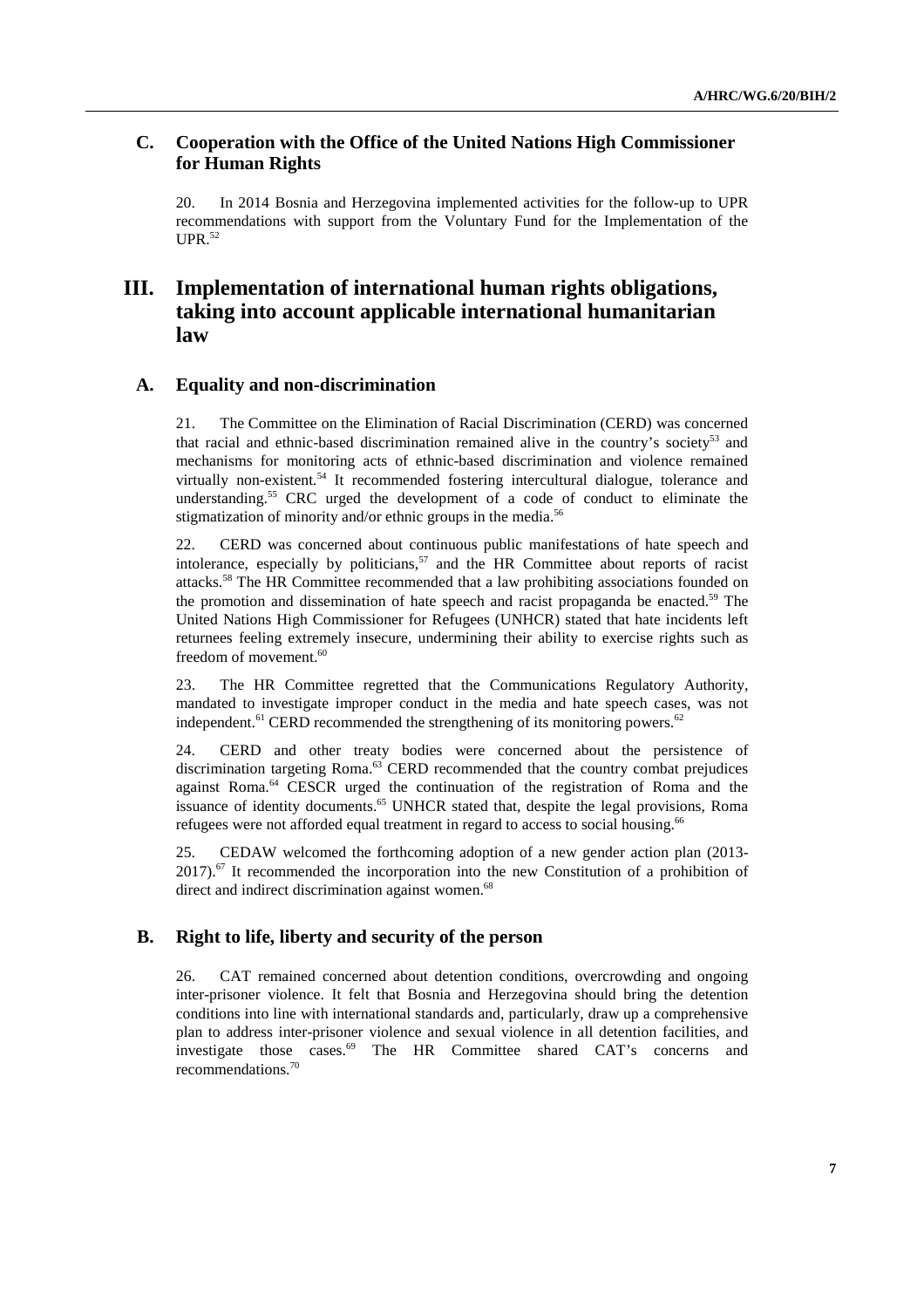27. CAT recommended the implementation of the recommendations of the Ombudsman's special report on the situation in institutions for accommodation of persons with psycho-social disabilities.<sup>71</sup>

28. CEDAW reiterated its concern about the prevalence of domestic violence. It recommended that all domestic and sexual violence cases be investigated and perpetrators prosecuted, and that women victims be provided with assistance, protection and rehabilitation.<sup>72</sup> CRC recommended the harmonization of legislation on domestic violence in all the country's Entities and territories.<sup>73</sup> The Special Rapporteur on violence against women advised continuing to strengthen the relevant services and policies, and encouraged training and sensitization for the media, particularly to change stereotypes and myths about women.74

29. CRC recommended the adoption of a national coordinating framework to address all forms of violence against children, paying particular attention to the gender dimension of violence.<sup>75</sup> It recommended the explicit prohibition of corporal punishment in all settings.<sup>76</sup>

30. CRC reiterated its concern at the very low number of investigations of offences under OP-CRC-SC.<sup>77</sup> While welcoming the existing action plan on sexual exploitation of children,78 CRC recommended the development of a national action plan aimed at addressing specifically all issues covered under OP-CRC-SC.<sup>79</sup> pursuing perpetrators of child pornography and other forms of sexual exploitation and sexual abuse of children, and providing assistance for and protection of victims and witnesses.<sup>80</sup>

31. CRC was concerned that begging was one of the main forms of exploitation of children in the country. It recommended the enactment of legislation to subject persons exploiting children through forced begging to criminal sanctions, provide protection and assistance for recovery and reintegration to children in street situations, and combat prejudices against children in street situations.<sup>81</sup>

32. Several treaty bodies welcomed the National Action Plan to Combat Trafficking in Human Beings (2008–2012).<sup>82</sup> CEDAW expressed concern that Bosnia and Herzegovina remained a country of origin, destination and transit for trafficking in human beings, particularly women and girls, for sexual exploitation.<sup>83</sup> CRC was concerned at the increase in domestic trafficking of children.<sup>84</sup> and at girls, particularly Roma, being trafficked for forced marriage and/or involuntary domestic servitude.<sup>85</sup> CEDAW was concerned about the low number of prosecutions, undue delays in proceedings and the leniency of sentences.<sup>86</sup> CRC recommended that all cases of trafficking be subjected to proper investigations. $87$ 

33. CAT remained concerned over the slowness and the complexity of redress procedures for victims of trafficking.<sup>88</sup> CESCR recommended that the country amend Laws on Social Protection and Labour in order to recognize victims of trafficking as an eligible group for social protection assistance.<sup>89</sup> CMW recommended that assistance, protection and rehabilitation be provided to all victims of trafficking.<sup>90</sup>

34. CEDAW called upon the country to ensure the prosecution of those exploiting prostitution and pursue a comprehensive approach to addressing prostitution.<sup>91</sup>

35. Despite Bosnia and Herzegovina's pledge to clear all landmines by 201992, CRC remained concerned that children continued to be affected by landmines $93$ . It recommended strengthening mine-awareness campaigns and demining activities, and establishing special rehabilitation programmes.<sup>94</sup>

#### **C. Administration of justice, including impunity, and the rule of law**

36. CAT was concerned at the lack of an independent and effective complaint mechanism for conducting impartial investigations into allegations of torture.<sup>95</sup>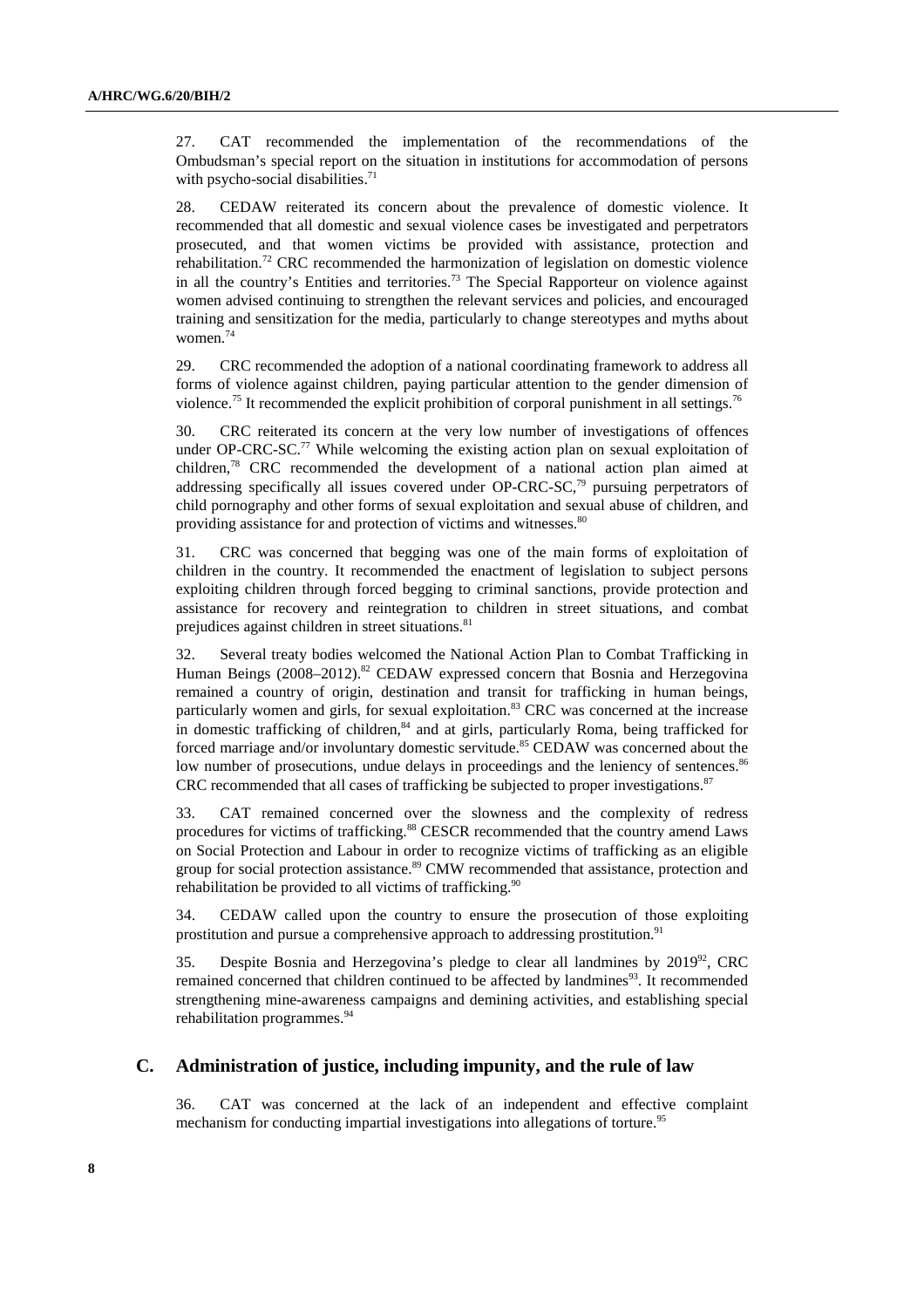37. UNCT was concerned that the country lacked adequate resources and institutional mechanisms to develop a comprehensive victim support network.<sup>96</sup> UNHCR stated that the free legal aid system did not adequately respond to the needs of the vulnerable and that returnees continued to experience harassment accompanied by inadequate administration of justice for suspected perpetrators.<sup>97</sup>

38. CAT noted with concern that persons deprived of their liberty were not always afforded all fundamental legal safeguards from the outset of their detention.<sup>98</sup> The HR Committee recommended the removal from the Code of Criminal Procedure of the illdefined concept of public security or security of property as a ground for ordering pre-trial detention.99

39. In 2012, Bosnia and Herzegovina reported to CAT that about 10,500 persons were still being searched for out of  $27,794$  registered missing during the 1992-1995 conflict.<sup>100</sup> CAT, the HR Committee and CRC had conclusions and recommendations relating to the issue.101 Among these, CAT was concerned that the lack of harmonization in the country's laws made it difficult to prosecute enforced disappearances as crimes against humanity.<sup>102</sup> CRC was concerned about obstacles to establish the truth about the fate of missing persons.103 CRC and CAT recommended completing the Central Record on Missing Persons<sup>104</sup> and that the Fund for Support to Families of Missing Persons be established.<sup>105</sup> CAT was concerned that a significant number of judgments of the Constitutional Court relating to missing persons were not implemented.<sup>106</sup>

40. The Working Group on Enforced or Involuntary Disappearances (WGEID) recommended that the State Court of Bosnia and Herzegovina interpret the definition of enforced disappearance contained in article 172, paragraph 1-I of the State Criminal Code, in line with the more adequate definition provided for in article 2 of the CPED; or that the Parliament amend the Criminal Code to that effect. In that context, in accordance with the Declaration and the Convention, the Criminal Code should be amended to include enforced disappearances as an autonomous crime.<sup>107</sup>

41. WGEID recommended increasing the resources for war crimes prosecutions and exhumations.<sup>108</sup> The HR Committee remained concerned at the slow pace of prosecutions and the fact that Entity-level courts used the Criminal Code of the former Socialist Federal Republic of Yugoslavia that did not define crimes against humanity, command responsibility, sexual slavery and forced pregnancy.109 The Independent Expert on minority issues called for outstanding cases to be completed without further delay and was concerned that victims, who were often minorities and returnees, had not received the financial or psychological support they may require or be entitled to.<sup>110</sup> CAT urged fighting the impunity of perpetrators of wartime crimes.<sup>111</sup>

42. The Special rapporteur on violence against women stressed that it was crucial for Government authorities at all levels to recognize the existence of civilian women victims of rape and torture, regardless of their ethnic or religious backgrounds, and to ensure that they had equal access to remedies and services, regardless of their physical location within the country.112 UNCT noted that the Country Programme aimed at the improvement of the status of the rights of survivors of conflict-related sexual violence had been finalized and plans had been made for its implementation.<sup>113</sup> CEDAW was concerned about the slow pace of prosecutions and low conviction rates of perpetrators of sexual violence; women's inadequate and unequal access to compensation, support and rehabilitation for violations suffered during the war; inadequate definition of acts of sexual violence as war crimes and crimes against humanity, particularly rape; and the parallel applicability of different criminal codes, resulting in inconsistent jurisprudence and lenient sentencing practices.114

43. CAT expressed concern over the absence of an adequate definition of the status and rights of civil victims of war and insufficient support and protection available to victims.115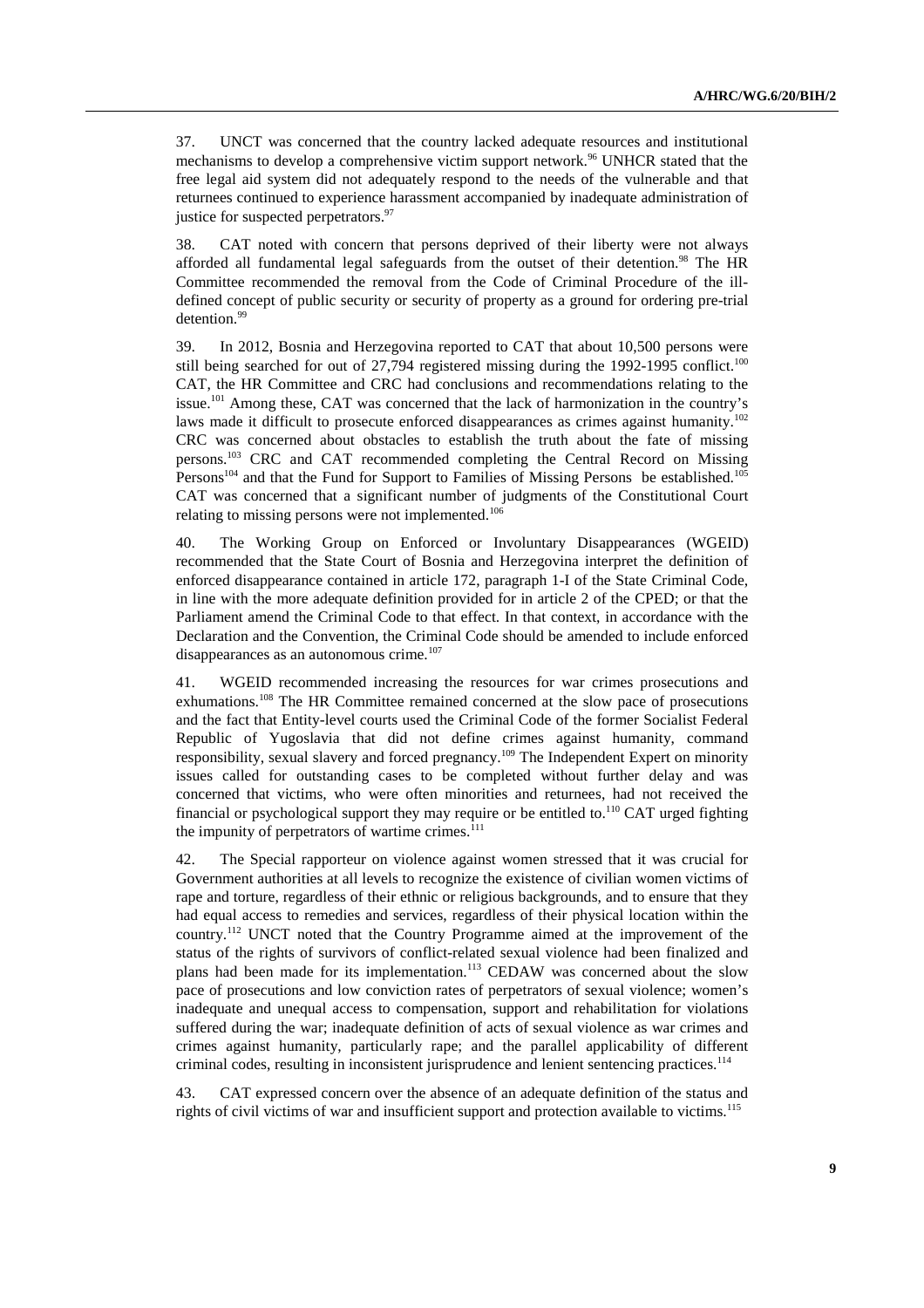44. CRC, CAT and UNCT noted the steps towards the development of a State Transitional Justice Strategy.116 The Special Rapporteur in the field of cultural rights recommended that the steps regarding memorialization processes envisaged in the strategy be implemented, in particular the enactment of a framework law and policy at the State level to fully regulate the issue.<sup>117</sup> The HR Committee was concerned that such a strategy and a draft law on the rights of victims of torture and civilian victims of war, aimed at ensuring that all civilian victims of war in the country had equal access to social benefits, had not yet been adopted.<sup>118</sup>

45. CRC was concerned about insufficient alternative measures to detention and forms of rehabilitation for children in conflict with the law, who were detained together with adults and subject to pre-trial detention for extended periods.<sup>119</sup> It recommended that Bosnia and Herzegovina bring the juvenile justice system into line with international standards.<sup>120</sup>

46. CRC recommended that the Federation of Bosnia and Herzegovina and Brčko District adopt the Law on Protection of Children and Minors in Criminal Procedures; support child victims throughout the legal process;<sup>121</sup> and provide child victims with assistance, including social reintegration and physical and psychological recovery.<sup>122</sup>

47. CAT remained concerned at the lack of adequate measures of witness protection and support, and at cases of intimidation against witnesses and of attempts at bribery by perpetrators.<sup>123</sup> CEDAW recommended the implementation of the new law on the witness protection programme.124 Bosnia and Herzegovina should ensure that witnesses receive adequate psychological support and that authorities investigate cases of witness intimidation.<sup>125</sup>

#### **D. Right to marriage and family life**

48. CRC remained concerned that a free and universal birth registration system had not been established.<sup>126</sup> CEDAW noted administrative and financial obstacles preventing Roma women from registering births and obtaining birth certificates.<sup>127</sup> CRC and UNHCR recommended the harmonization of State and Entities' legislation pertaining to civil registration.128 CEDAW called on Bosnia and Herzegovina to ensure that all children be registered at birth and to provide unregistered children with personal documents.129 UNHCR highlighted the need for birth registration as a means of preventing statelessness and recommended developing measures to identify and register unregistered individuals, including adults.<sup>130</sup>

49. UNCT, CESCR and CEDAW were concerned about early marriage, particularly within the Roma community.<sup>131</sup>

50. CRC urged support for family-based care for children, establishment of a comprehensive national foster care system, and the improvement of the situation of children in alternative care placements.<sup>132</sup>

#### **E Freedom of expression, association and peaceful assembly, and right to participate in public and political life**

51. The HR Committee was concerned at restrictions on freedom of expression and assembly in Prijedor. $133$ 

52. CESCR was concerned about the interference by employers in the right of employees to form or join trade unions.<sup>134</sup>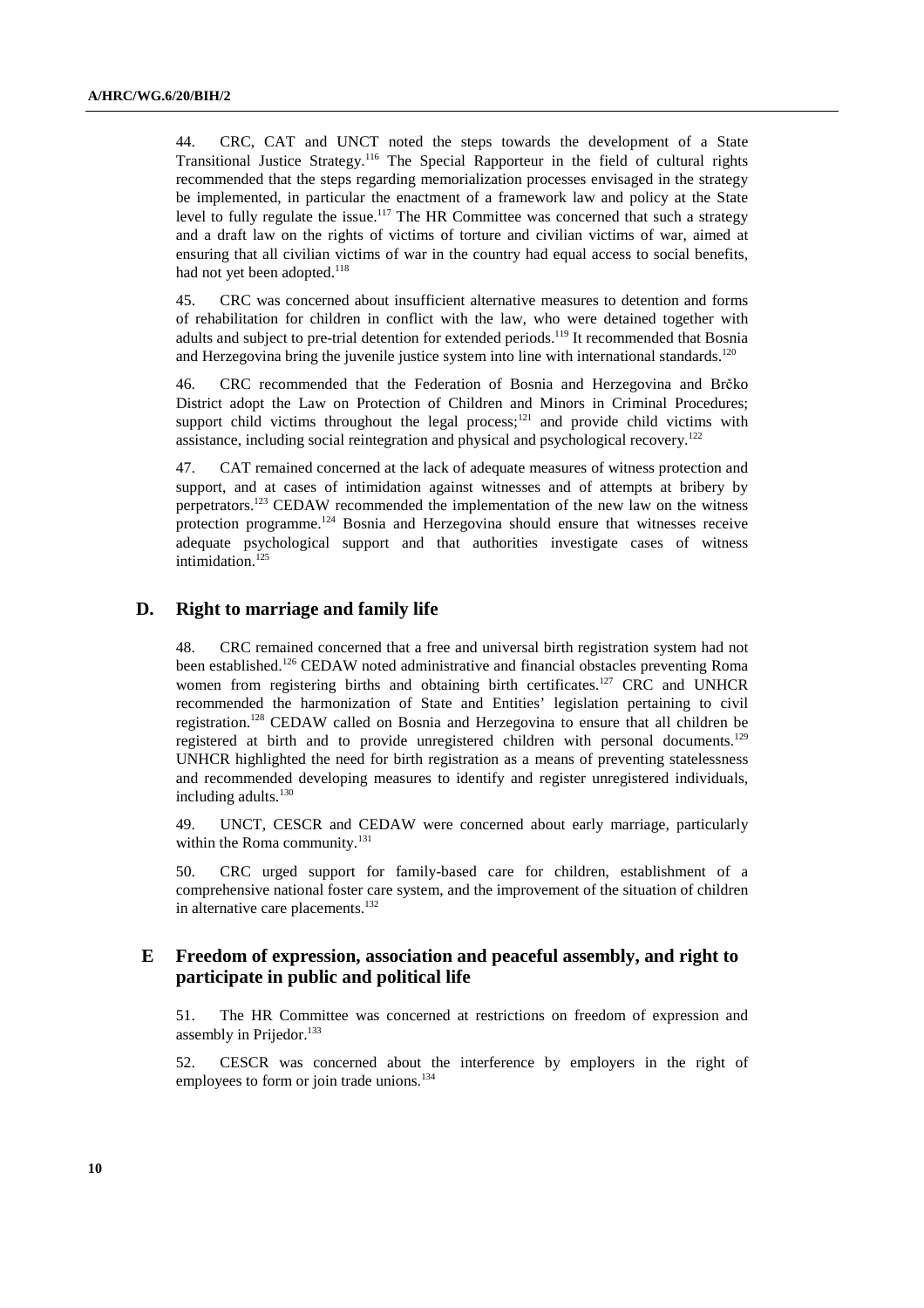53. CEDAW noted with concern the low representation of women in Parliament and in Government positions, particularly at the decision-making level.<sup>135</sup> It recommended implementation of the 40 per cent quota for participation of women in political life under the Gender Equality Law.136

54. The Independent Expert on minorities stated that the participation of minorities and returnees in political life at the municipal, canton and Entity levels remained a challenge. Even where they did not meet the threshold for seats in municipal Government, steps were required to ensure that minorities and returnees had a voice in decisions concerning them and their regions. Minority women were particularly poorly represented in political life.<sup>137</sup>

#### **F. Right to work and to just and favourable conditions of work**

55. CESCR reiterated its concern about high unemployment disproportionately affecting minorities and persons with disabilities.<sup>138</sup> It was also concerned about the disproportionately high unemployment level of women.<sup>139</sup> CEDAW remained concerned about the lack of an institutional framework to enforce the prohibition of gender-based discrimination and sexual harassment at work.<sup>140</sup> CESCR recommended implementation of the principle of "equal pay for work of equal value".<sup>141</sup>

56. The Independent Expert on minority issues noted that high Roma unemployment revealed systematic discrimination and exclusion from labour markets as well as a failure to provide viable and effective solutions.<sup>142</sup>

57. CESCR noted with concern that employers failed to respect their legal obligations towards employees – by paying their salaries or social security contributions in time and by refraining from arbitrary dismissal, in relation to pregnant women and women who were on maternity leave, in particular – and the increased number of labour-related accidents in the workplace.<sup>143</sup>

#### **G. Right to social security and to an adequate standard of living**

58. CESCR was concerned about the extent of poverty and urged Bosnia and Herzegovina to address extreme poverty and to provide adequate social assistance to individuals and groups living below the poverty line.<sup>144</sup>

59. CESCR requested the adjustment of the minimum wage to the cost of living, and recommended that differences in the minimum wage amounts between Entities be eliminated.<sup>145</sup>

60. CESCR was concerned about the continuing absence of an inter-Entity agreement on pension rights and the failure of the Entities to implement the existing inter-Entity agreement on health insurance.<sup>146</sup>

61. CRC was concerned that the current social welfare system did not adequately address the needs of most disadvantaged persons.<sup>147</sup> CESCR urged Bosnia and Herzegovina to ensure a comprehensive and harmonized approach to the social protection system at the State level,<sup>148</sup> and to address disparities between the Republika Srpska, Federation of Bosnia and Herzegovina and Brčko District, as well as between cantons within the Federation. It also recommended allocating funds to social welfare centres.<sup>149</sup> CRC recommended providing support and assistance to economically disadvantaged families.<sup>150</sup>

62. CESCR was concerned that the right to social assistance of certain categories of persons, such as war veterans, was established in ad hoc laws, resulting in protection disparities and discrimination against other categories of victims.<sup>151</sup> It was deeply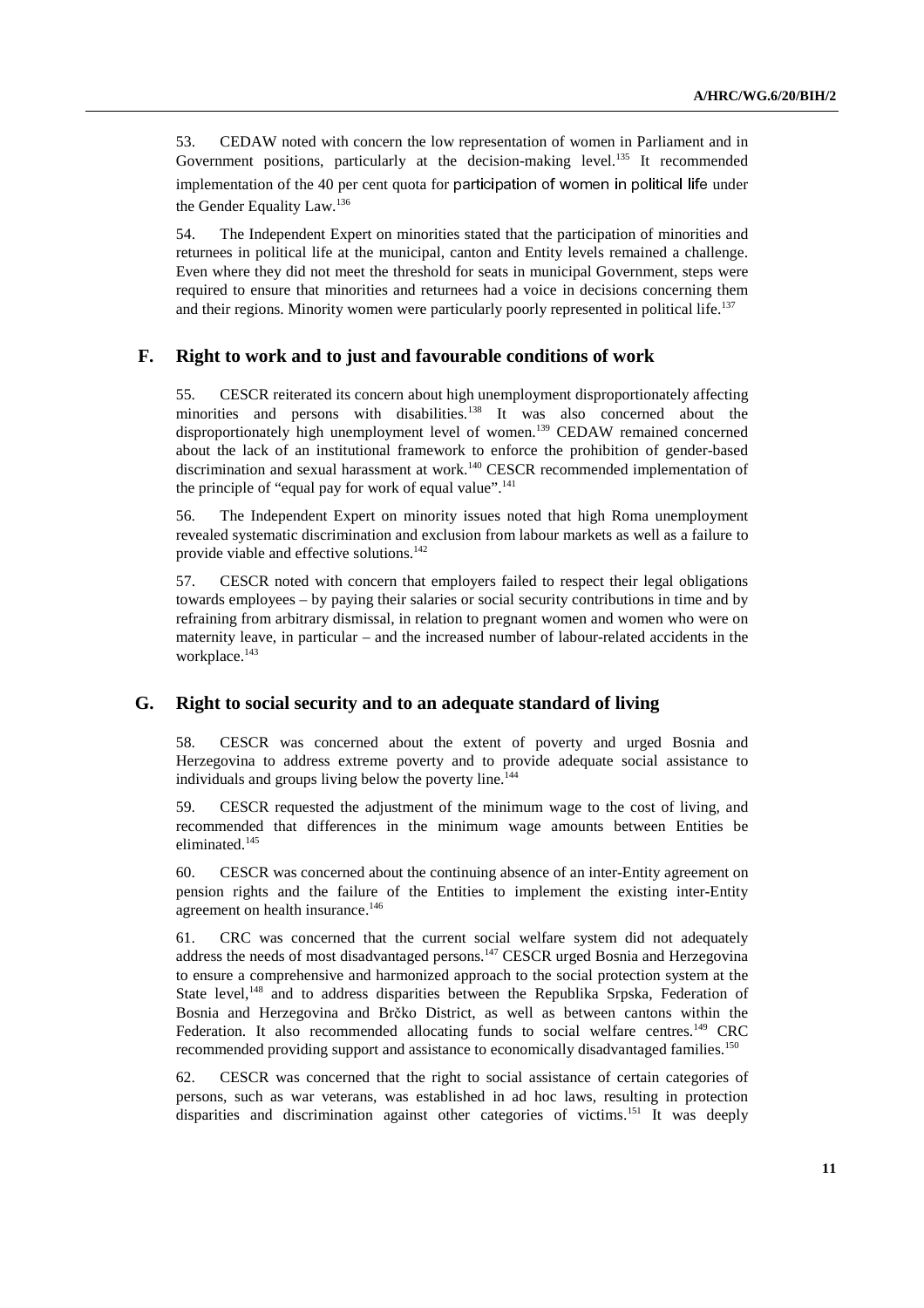concerned that wartime victims of sexual violence were not recognized as an eligible category for social assistance.<sup>152</sup>

63. CESCR was concerned that access to safe drinking water was not ensured in all the country and made recommendations related to the Entities' plans.<sup>153</sup>

#### **H. Right to health**

64. CEDAW was concerned at the absence of unified health laws and policies, resulting in unequal access to health-care services and health insurance coverage.<sup>154</sup>

65. CESCR recommended that disadvantaged groups have equal access to health-care services and health insurance throughout the country,<sup>155</sup> and urged the implementation of the Roma Health Care Action Plan. CEDAW had a similar recommendation on women's access to health-care services and health insurance coverage.156

66. CEDAW was concerned about high numbers of teenage pregnancies and recommended enhancing access to modern contraceptive methods, and introducing education on sexual and reproductive health and rights with the aim of preventing early pregnancies and sexually transmitted diseases, including HIV.157

#### **I. Right to education**

67. UNESCO encouraged submission of regular State reports for the periodic consultations of its education related standard-setting instruments, especially for the Convention against Discrimination in Education.<sup>158</sup>

68. While welcoming the Implementation Plan for the Strategic Guidance of the Development of Education in Bosnia and Herzegovina  $(2008-2015)$ ,  $^{159}$  CRC remained concerned at recent education reforms reducing expenditures and closing satellite schools in remote areas, and the large differences in the quality of education between urban and rural areas.<sup>160</sup> UNESCO encouraged efforts to make the educational system less fragmented and build a more inclusive system.<sup>161</sup>

69. UNCT considered that preschool education had been marginalized for a number of years, although there were indicators of progress.<sup>162</sup>

70. The Special Rapporteur in the field of cultural rights and UNESCO were concerned about the mono-ethnic schools policy and the "two-schools-under-one-roof" system by which children from different ethnic groups were taught in segregated sections.<sup>163</sup> CRC, the HR Committee, CESCR, CMW, CERD and CEDAW urged the ending of segregation of children in schools on the basis of ethnicity.<sup>164</sup>

71. CRC remained concerned about inadequate support programmes addressing the educational needs of Roma children and other minorities.<sup>165</sup> The Independent Expert on minority issues called for increased efforts to ensure opportunities for Roma children to learn their languages and cultures.<sup>166</sup> CESCR was concerned about the high percentage of Roma children who did not receive compulsory primary education and the relatively high dropout rate among Roma.<sup>167</sup> CRC urged the country to combat discrimination against Roma children in access to education.<sup>168</sup>

#### **J. Cultural rights**

72. The Special Rapporteur in the field of cultural rights considered that cultural rights had been seriously misinterpreted to justify policies of separation of communities.<sup>169</sup> She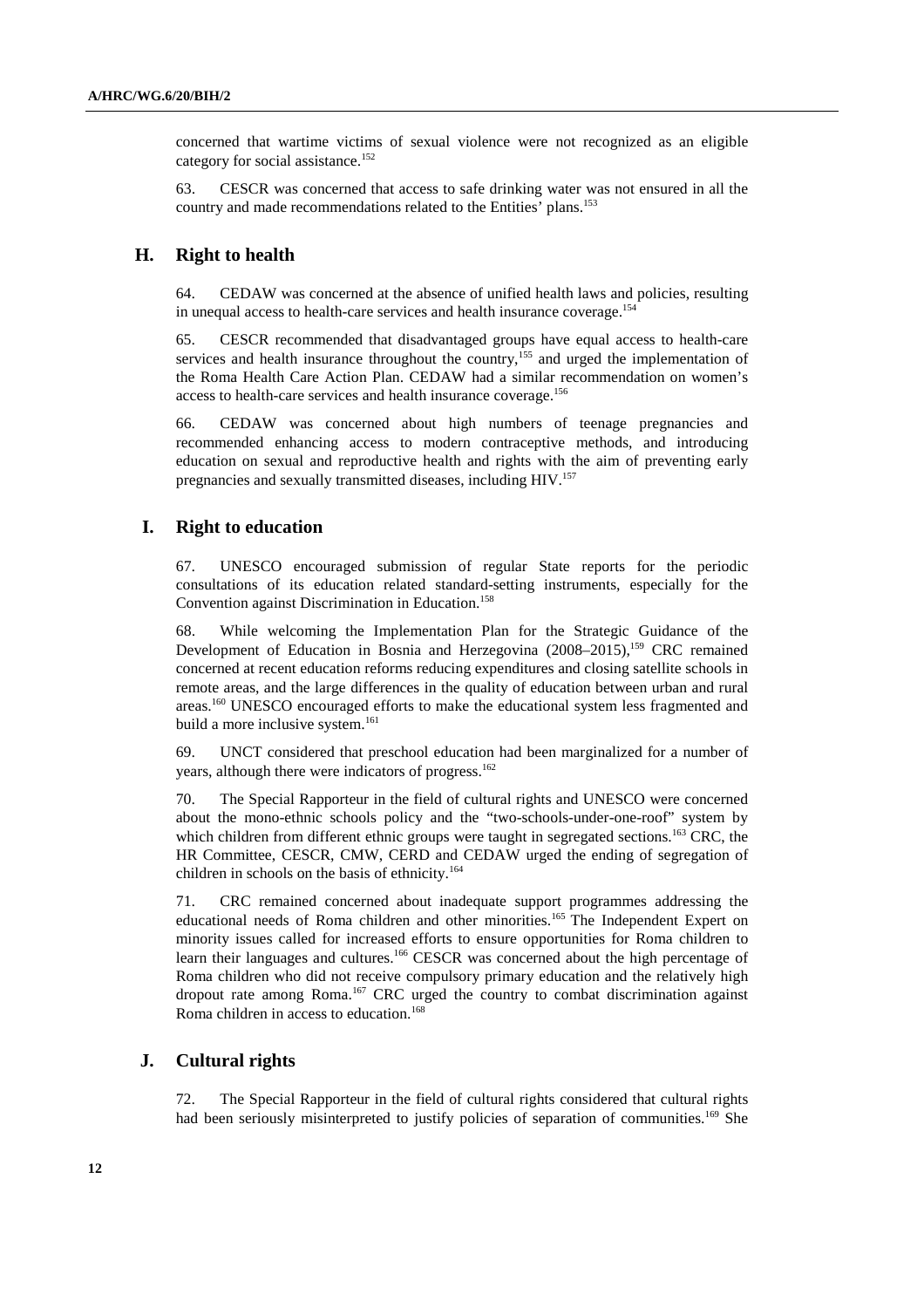recommended, inter alia, that neither history nor literature should be manipulated to indoctrinate students into believing mutually exclusive and antagonistic identities; that a wide array of history textbooks by a range of publishers be accredited, respecting, protecting and promoting academic freedoms across the whole territory; and that meetings between academic researchers in all fields, including history, be encouraged.<sup>170</sup>

73. CESCR was concerned that cultural rights were not equally accessible to all persons, particularly in rural areas. It recommended the adoption of a comprehensive national action plan on cultural rights at the State level. $171$ 

#### **K. Persons with disabilities**

74. CRC was concerned that no steps had been taken to establish a clear legislative definition of disability and to align national, Entity and cantonal legislation with the Convention on the Rights of Persons with Disabilities.<sup>172</sup>

75. CRC was concerned about limited inclusive education, with the majority of children with disabilities staying at home or being segregated in special institutions/schools, resulting in stigmatization. It recommended that children with disabilities be included in mainstream education.<sup>173</sup> UNCT noted that children with delayed development and disabilities were entering an education system in which the methodologies and support did not meet current international standards. There were also inconsistencies between elementary and secondary education and a lack of physical access in preschool facilities.<sup>174</sup>

76. CRC was concerned about the disparity between the protection afforded to persons with war-related disabilities and other persons with disabilities resulting from accident, illness or existing since birth, resulting in lesser protection being provided to the latter.<sup>175</sup>

#### **L. Migrants, refugees and asylum seekers**

77. CMW recommended improving the coordination between ministries and agencies at State and Entity levels to implement the new Strategy on Migration and Asylum and the related Action Plan 2012-2015.<sup>176</sup>

78. CMW recommended giving priority to alternatives to the placement of children of detained migrant workers in immigration centres.<sup>177</sup>

79. CMW urged the country to ensure that migrant workers and members of their families have equal opportunities to obtain effective redress and be informed about remedies available.<sup>178</sup>

80. CMW noted with concern that seasonal workers faced violations of fundamental labour rights.<sup>179</sup> It was also concerned about the lack of protection of migrant domestic workers.<sup>180</sup>

81. CMW was concerned about the lack of procedural safeguards concerning decisions on detention under the Law on Movement and Stay of Aliens and Asylum,<sup>181</sup> and reiterated its concern about the prolonged detention of migrant workers whose citizenship had been revoked and their expulsion to countries where they might face a serious risk of being subjected to ill-treatment.<sup>182</sup> CAT urged the country to respect the right to challenge the decisions to revoke their citizenship, detain and deport them.183 UNHCR expressed concerns about the detention of asylum seekers.<sup>184</sup>

82. UNHCR was concerned that the right to seek and enjoy asylum remained limited in practice and made related recommendations including on the training of border officials.<sup>185</sup>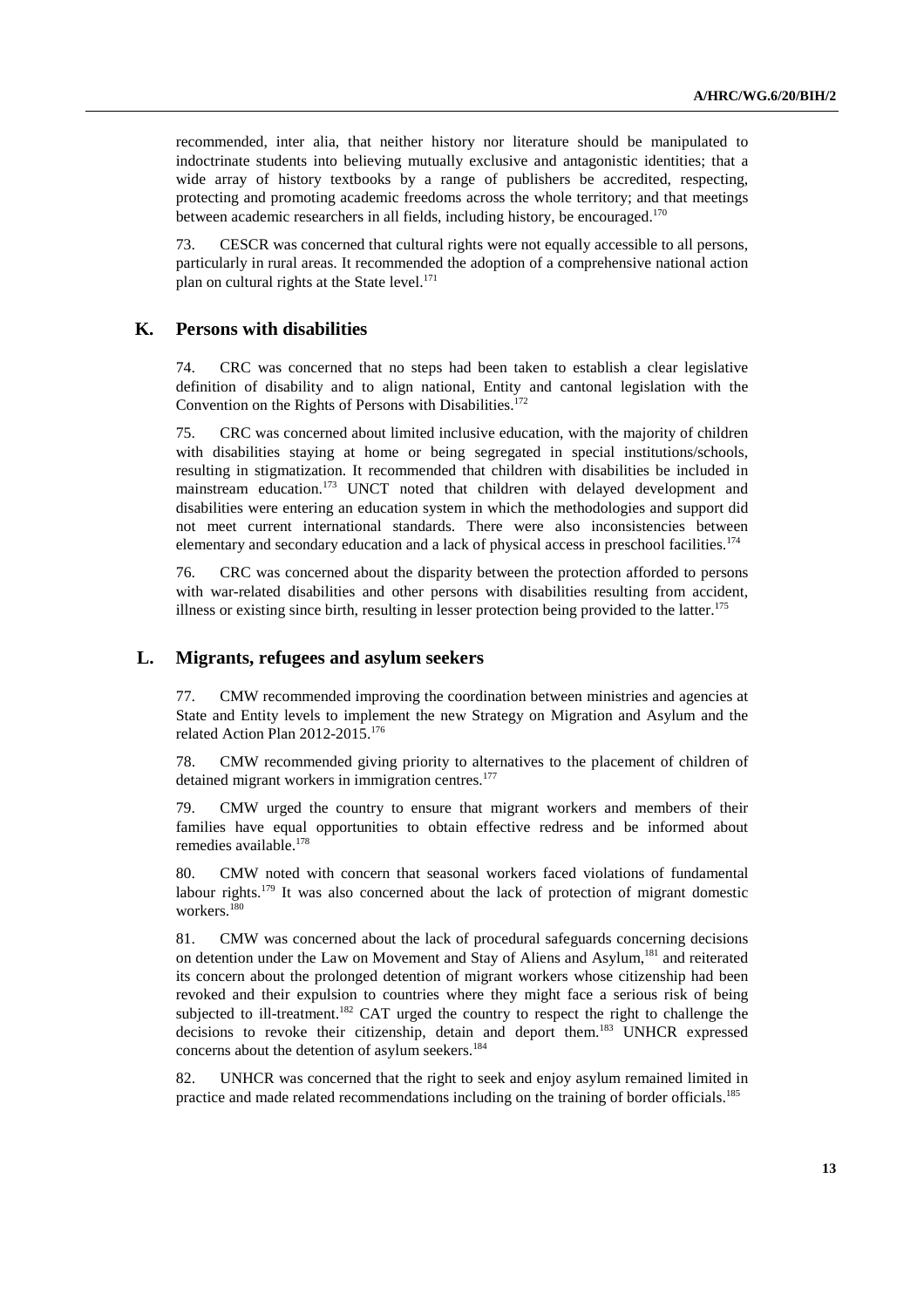83. CAT remained concerned that the competent authorities failed to properly assess the risk of *refoulement* faced by those who applied for international protection.<sup>186</sup>

#### **M. Internally displaced persons**

84. Several treaty bodies welcomed the revised Strategy for the Implementation of Annex VII of the Dayton Peace Agreement in 2010 aimed at improving the living standards of the remaining internally displaced persons and returnees in Bosnia and Herzegovina.187 However, a large number of war displaced persons remained unable to return to their former residences or to effectively integrate into their former or new communities.<sup>188</sup> CERD encouraged the country to accelerate the sustainable return of refugees and internally displaced persons.189 UNHCR, the HR Committee, CESCR and CAT made related recommendations.190

85. UNHCR noted that the authorities did not provide solutions for persons wanting to return to their pre-war homes if those homes had been invested in by other persons in their absence.191

86. UNHCR was concerned about approximately 8,600 internally displaced persons living in substandard conditions in collective centres and noted that the majority were extremely vulnerable and included physically and mentally disabled, chronically ill and elderly persons and persons traumatized by gender-based violence.<sup>192</sup> CESCR recommended the reconstruction of housing units and infrastructure, including the clearance of mines, and urged the country to implement the Joint Declaration on Resolving Protracted Displacement in Bosnia and Herzegovina, according to which all collective centres were expected to be closed by the end of 2014 and current occupants placed in adequate housing.<sup>193</sup> The HR Committee, CAT and CRC raised the same topic.<sup>194</sup>

87. CRC remained concerned that asylum-seeking, internally displaced and returnee children were not guaranteed access to adequate health care, and that minority returnees – including Roma and internally displaced persons – frequently experienced difficulties in covering education costs.195 CERD recommended improving the socio-economic integration of those who had returned.<sup>196</sup>

#### **N. Right to development, and environmental issues**

88. CRC was concerned that companies, notably in the steel-producing industry and in the security-related sector, were operating in the absence of clear regulatory frameworks. It recommended ensuring the legal accountability of companies regarding human rights abuses.<sup>197</sup>

#### **O. Human rights and counter-terrorism**

89. The HR Committee was concerned that persons subject to removal on national security grounds were subjected to indefinite detention based solely on discretionary decisions by security organs.<sup>198</sup>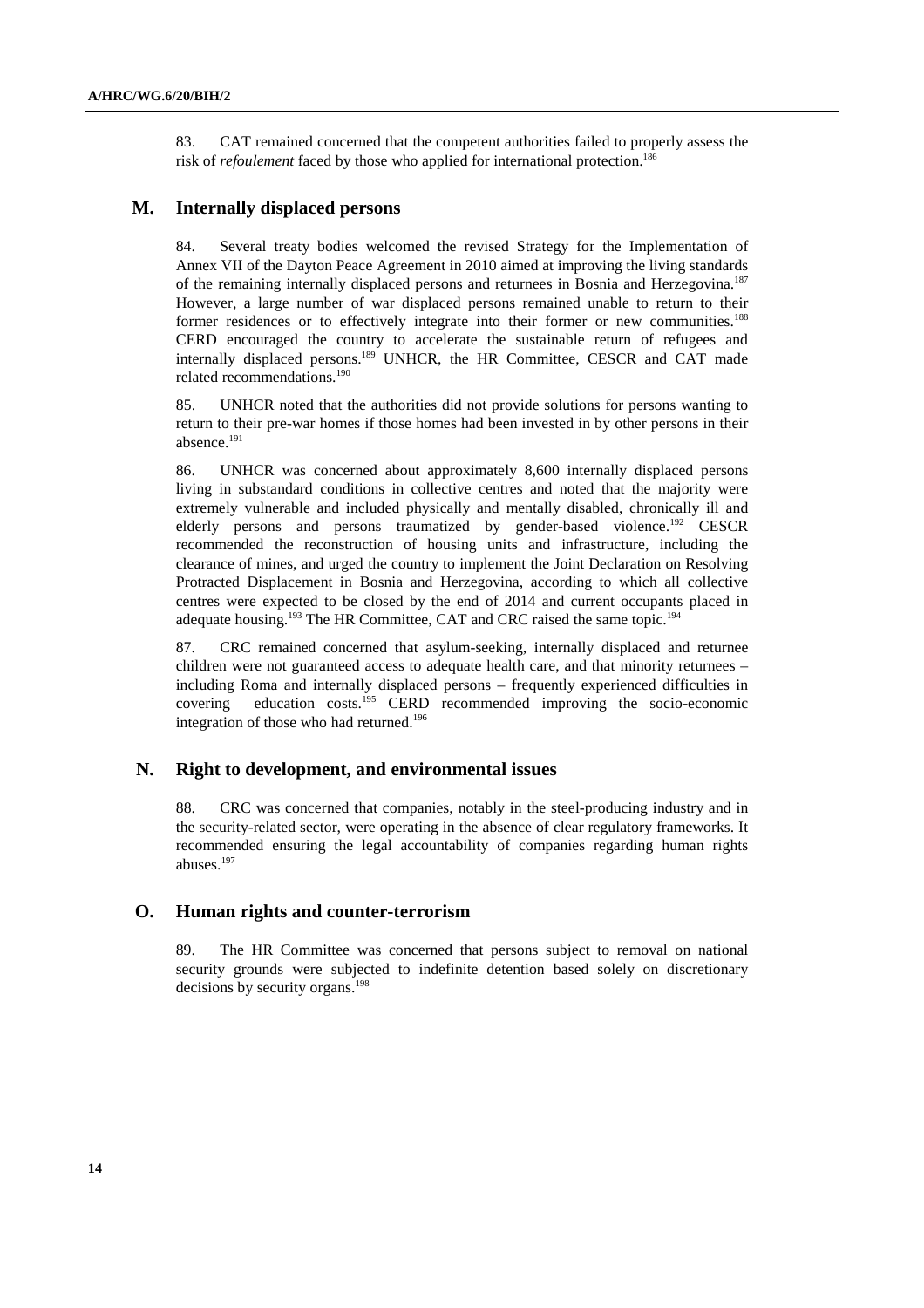#### *Notes*

- <sup>1</sup> Unless indicated otherwise, the status of ratification of instruments listed in the table may be found on the official website of the United Nations Treaty Collection database, Office of Legal Affairs of the United Nations Secretariat, http://treaties.un.org/. Please also refer to the United Nations compilation on Bosnia and Herzegovina from the previous cycle (A/HRC/WG.6/7/BIH/2).
- $2\degree$  The following abbreviations have been used in the present document:

| <b>ICERD</b>     | International Convention on the Elimination of All Forms of Racial                             |
|------------------|------------------------------------------------------------------------------------------------|
|                  | Discrimination                                                                                 |
| <b>ICESCR</b>    | International Covenant on Economic, Social and Cultural Rights                                 |
| <b>OP-ICESCR</b> | <b>Optional Protocol to ICESCR</b>                                                             |
| <b>ICCPR</b>     | International Covenant on Civil and Political Rights                                           |
| <b>ICCPR-OP1</b> | <b>Optional Protocol to ICCPR</b>                                                              |
| <b>ICCPR-OP2</b> | Second Optional Protocol to ICCPR, aiming at the abolition of the                              |
|                  | death penalty                                                                                  |
| <b>CEDAW</b>     | Convention on the Elimination of All Forms of Discrimination against                           |
|                  | Women                                                                                          |
| <b>OP-CEDAW</b>  | Optional Protocol to CEDAW                                                                     |
| <b>CAT</b>       | Convention against Torture and Other Cruel, Inhuman or Degrading                               |
|                  | <b>Treatment or Punishment</b>                                                                 |
| OP-CAT           | Optional Protocol to CAT                                                                       |
| <b>CRC</b>       | Convention on the Rights of the Child                                                          |
| OP-CRC-AC        | Optional Protocol to CRC on the involvement of children in armed<br>conflict                   |
| OP-CRC-SC        | Optional Protocol to CRC on the sale of children, child prostitution<br>and child pornography; |
| <b>OP-CRC-IC</b> | Optional Protocol to CRC on a communications procedure                                         |
| <b>ICRMW</b>     | International Convention on the Protection of the Rights of All                                |
|                  | Migrant Workers and Members of Their Families                                                  |
| <b>CRPD</b>      | Convention on the Rights of Persons with Disabilities                                          |
| <b>OP-CRPD</b>   | Optional Protocol to CRPD                                                                      |
| <b>CPED</b>      | International Convention for the Protection of All Persons from                                |
|                  | Enforced Disannearance                                                                         |

- Enforced Disappearance<br>
<sup>3</sup> Individual complaints: ICCPR-OP 1, art 1; OP-CEDAW, art. 1; OP-CRPD, art. 1; OP-ICESCR, art. 1; OP-CRC-IC, art.5; ICERD, art. 14; CAT, art. 22; ICRMW, art. 77; and CPED, art. 31. Inquiry procedure: OP-CEDAW, art. 8; CAT, art. 20; CPED, art. 33; OP-CRPD, art. 6; OP-ICESCR, art. 11; and OP-CRC-IC, art. 13. Inter-State complaints: ICCPR, art. 41; ICRMW, art. 76; CPED, art. 32; CAT, art. 21; OP-ICESCR, art. 10; and OP-CRC-IC, art. 12. Urgent action: CPED, art. 30. 4
- <sup>4</sup> Protocol to Prevent, Suppress and Punish Trafficking in Persons, Especially Women and Children, supplementing the United Nations Convention against Transnational Organized Crime.
- supplementing the United Nations Convention against Transnational Organized Crime.<br><sup>5</sup> 1951 Convention relating to the Status of Refugees and its 1967 Protocol, 1954 Convention relating
- to the Status of Stateless Persons, and 1961 Convention on the Reduction of Statelessness. 6 Geneva Convention for the Amelioration of the Condition of the Wounded and Sick in Armed Forces in the Field (First Convention); Geneva Convention for the Amelioration of the Condition of Wounded, Sick and Shipwrecked Members of Armed Forces at Sea (Second Convention); Geneva Convention relative to the Treatment of Prisoners of War (Third Convention); Geneva Convention relative to the Protection of Civilian Persons in Time of War (Fourth Convention); Protocol Additional to the Geneva Conventions of 12 August 1949, and relating to the Protection of Victims of International Armed Conflicts (Protocol I); Protocol Additional to the Geneva Conventions of 12 August 1949, and relating to the Protection of Victims of Non-International Armed Conflicts (Protocol II). For the official status of ratifications, see Federal Department of Foreign Affairs of Switzerland, at www.eda.admin.ch/eda/fr/home/topics/intla/intrea/chdep/warvic.html. 7
- Protocol Additional to the Geneva Conventions of 12 August 1949, and relating to the Adoption of an Additional Distinctive Emblem (Protocol III). 8
- International Labour Organization Convention No. 29 concerning Forced or Compulsory Labour; Convention No. 105 concerning the Abolition of Forced Labour; Convention No. 87 concerning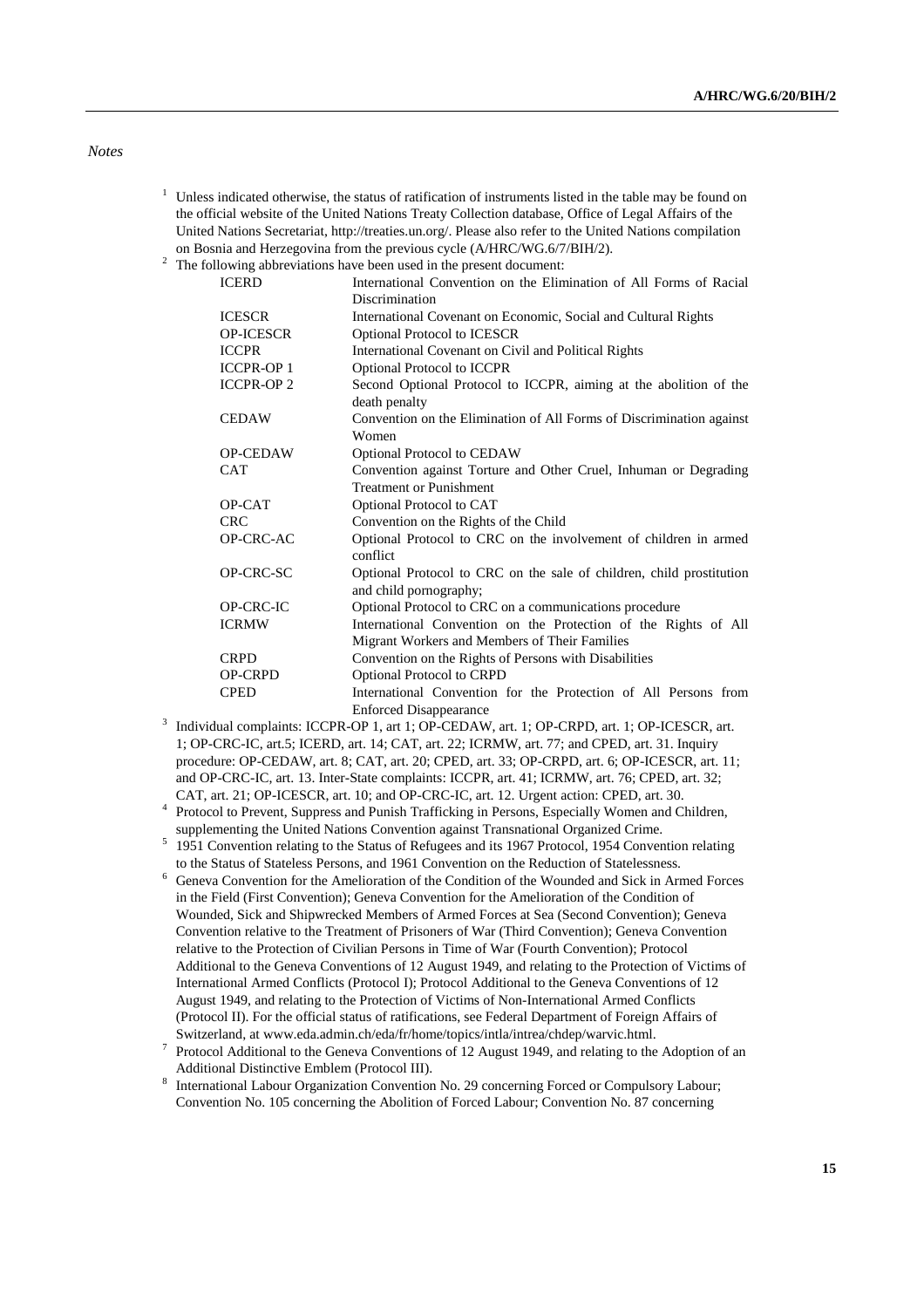Freedom of Association and Protection of the Right to Organise; Convention No. 98 concerning the Application of the Principles of the Right to Organise and to Bargain Collectively; Convention No. 100 concerning Equal Remuneration for Men and Women Workers for Work of Equal Value; Convention No. 105 concerning Abolition of Forced Labour; Convention No. 111 concerning Discrimination in Respect of Employment and Occupation; Convention No. 138 concerning Minimum Age for Admission to Employment; Convention No. 182 concerning the Prohibition and Immediate Action for the Elimination of the Worst Forms of Child Labour.

- <sup>9</sup> CRC/C/BIH/CO/2-4, para. 78.
- 10 Ibid., para. 51. See also CRC/C/OPSC/BIH/CO/1, para. 23.
- <sup>11</sup> CMW/C/BIH/CO/2, para. 8. See also CRC/C/BIH/CO/2-4, para. 78.
- <sup>12</sup> A/HRC/22/49/Add.1, para. 89. See also CCPR/C/BIH/CO/2, para. 6. See also CERD/C/BIH/CO/7-8, para. 7; CCPR/C/BIH/CO/2/Add.1, paras. 4-8; CCPR/C/BIH/CO/1/Add.4, paras. 5-10; and Letter from HR Committee to the Permanent Mission of Bosnia and Herzegovina to the United Nations Office and other international organizations in Geneva, dated 27 August 2009, p. 2, available from http://tbinternet.ohchr.org/Treaties/CCPR/Shared%20Documents/BIH/INT\_CCPR\_FUL\_BIH\_11840 \_E.pdf. 13 A/HRC/22/49/Add.1, para. 87. See also CCPR/C/BIH/CO/2/Add.1, paras. 4-8.
- 
- 14 CAT/C/BIH/CO/2-5, para. 8.
- <sup>15</sup> CMW/C/BIH/CO/2-4, para. 19. See also CRC/C/BIH/CO/2-4, para. 29 (a).
- 16 CEDAW/C/BIH/CO/4-5, para. 4. See also E/C.12/BIH/CO/2, para. 6.
- 17 CEDAW/C/BIH/CO/4-5, para. 13.
- 18 A/HRC/23/49/Add.3, para. 105.
- <sup>19</sup> CMW/C/BIH/CO/2, para. 4. See also E/C.12/BIH/CO/2, para. 6; and CEDAW/C/BIH/CO/4-5, para.
- <sup>20</sup> CMW/C/BIH/CO/2, para. 47. See also CEDAW/C/BIH/CO/4-5, paras. 23-24; and E/C.12/BIH/CO/2, para. 25. 21 CMW/C/BIH/CO/2, para. 48. See also CEDAW/C/BIH/CO/4-5, para. 24.
- 
- <sup>22</sup> CRC/C/BIH/CO/2-4, paras. 74-75. See also CRC/C/OPSC/BIH/CO/1, paras. 26-27 and 34;<br>CMW/C/BIH/CO/2, para. 48; and CRC/C/OPSC/BIH/CO/1, paras. 8-9 and 22.
- <sup>23</sup> CRC/C/BIH/CO/2-4, para. 68; and CRC/C/OPAC/BIH/CO/1, para. 13.
- 24 CRC/C/BIH/CO/2-4, para. 10.
- <sup>25</sup> According to article  $\overline{5}$  of the rules of procedure of the International Coordinating Committee of National Institutions for the Promotion and Protection of Human Rights (ICC) Sub-Committee on Accreditation, the classifications for accreditation used by the Sub-Committee are: A: Voting Member (fully in compliance with each of the Paris Principles), B: Non-Voting Member (not fully in compliance with each of the Paris Principles or insufficient information provided to make a
- determination), C: No Status (not in compliance with the Paris Principles).<br><sup>26</sup> For the list of national human rights institutions with accreditation status granted by the International Coordinating Committee of National Institutions for the Promotion and Protection of Human Rights (ICC), see A/HRC/23/28, annex.<br><sup>27</sup> UNCT Submission to the Human Rights Council, Universal Periodic Review for Bosnia and
- Herzegovina, 20th Session, March 2014, p. 1, para. 3. 28 E/C.12/BIH/CO/2, para. 8.
- 
- <sup>29</sup> Ibid., para. 9. See also CERD/C/BIH/CO/7-8, para. 9; and CAT/C/BIH/CO/2-5, para. 11.
- <sup>30</sup> CCPR/C/BIH/CO/2-5, para. 5. See also E/C.12/BIH/CO/2, para. 9; and CAT/C/BIH/CO/2-5, para. 11. Ibid., para. 25.
- <sup>32</sup> CEDAW/C/BIH/CO/4-5, para. 5, UNCT submission, p. 4. See also CEDAW/C/BIH/CO/4-5, paras. 11-12. 33 Ibid., paras. 17-18. See also E/C.12/BIH/CO/2, para. 13.
- 
- $34$  CRC/C/BIH/CO/2-4, para. 14.<br> $35$  Ibid, paras 6 and 11.
- $^{35}$  Ibid., paras. 6 and 11.
- $\frac{36}{37}$  Ibid., para. 11.
- $^{37}$  A/HRC/22/49/Add.1, para. 91.
- <sup>38</sup> UNCT submission. p. 9. See also  $E/C.12/BIH/CO/2$ , para. 6 and  $CERD/C/BIH/CO/7-8$ , para. 3.<br><sup>39</sup> The following abbunitations have been used in the present decument.
- The following abbreviations have been used in the present document:

CED Committee on Enforced Disappearances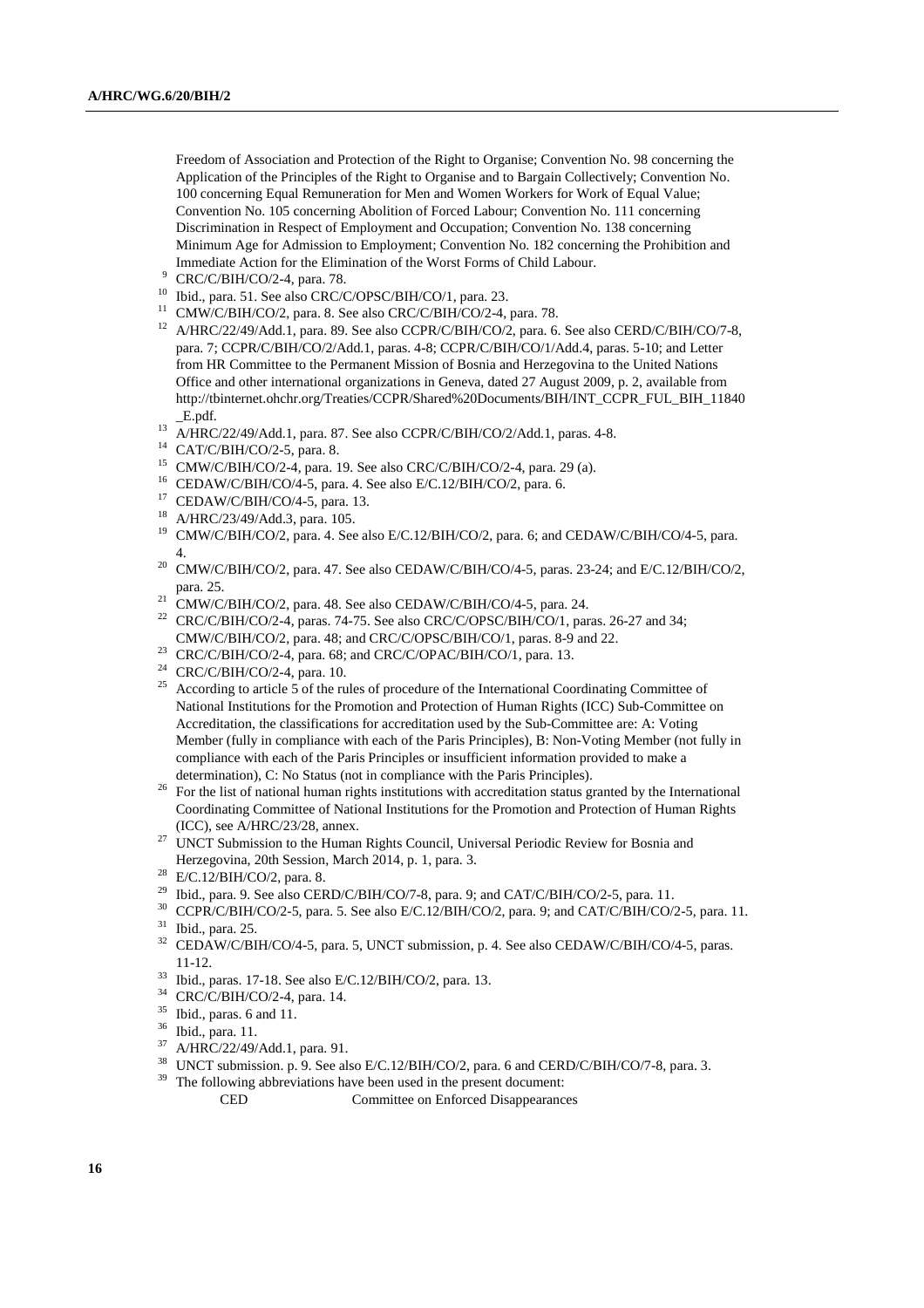| <b>CERD</b>         | Committee on the Elimination of Racial Discrimination            |
|---------------------|------------------------------------------------------------------|
| <b>CESCR</b>        | Committee on Economic, Social and Cultural Rights                |
| <b>HR</b> Committee | Human Rights Committee                                           |
| <b>CEDAW</b>        | Committee on the Elimination of Discrimination against Women     |
| <b>CAT</b>          | Committee against Torture                                        |
| <b>CRC</b>          | Committee on the Rights of the Child                             |
| <b>CMW</b>          | Committee on the Protection of the Rights of All Migrant Workers |
|                     | and Members of Their Families                                    |
| CDDD                | Committee on the Dights of Demans with Disphilities              |

- CRPD Committee on the Rights of Persons with Disabilities 40 CERD/C/BIH/CO/7-8, para. 19.
- 41 CCPR/C/BIH/CO/1, para. 27.

42 CCPR/C/BIH/CO/1/Add.4, 8 June 2010. See also Letter from the HR Committee to the Permanent Mission of Bosnia and Herzegovina to the United Nations Office and other international organizations in Geneva, dated 16 December 2010, available from

http://tbinternet.ohchr.org/Treaties/CCPR/Shared%20Documents/BIH/INT\_CCPR\_FUL\_BIH\_11839 \_E.pdf; and Letter from the Permanent Mission of Bosnia and Herzegovina to the United Nations Office and other international organizations in Geneva to the HR Committee, dated 3 February 2011, available from

http://tbinternet.ohchr.org/Treaties/CCPR/Shared%20Documents/BIH/INT\_CCPR\_AFR\_BIH\_16081

- $\_$ E.pdf.  $CC$ PR/C/BIH/CO/2, para. 23.
- 44 CCPR/C/BIH/CO/2/Add.1.
- <sup>45</sup> Letter from HR Committee to the Permanent Mission of Bosnia and Herzegovina to the United Nations Office and other international organizations in Geneva, dated 28 April 2014, available from http://tbinternet.ohchr.org/Treaties/CCPR/Shared%20Documents/BIH/INT\_CCPR\_FUL\_BIH\_17215
- $\_$ E.pdf. <br>  $^{46}$  CEDAW/C/BIH/CO/4-5, para. 45.
- 47 CAT/C/BIH/CO/2-5, para. 28.
- 48 CAT/C/BIH/CO/2-5/Add.1.

49

C:\Users\Veronique.Lanz\Users\Mohadjer\AppData\Users\Andre.Doren\AppData\L ocal\Temp\UN\CCPR\_C\_109\_D\_1955\_2010, 6 November 2013.docCCPR/C/110/D/1997/2010.

- 
- $2^{50}$  Ibid., para. 13 and para. 12.
- <sup>51</sup> For the titles of special procedures, see www.ohchr.org/EN/HRBodies/SP/Pages/Themes.aspx and www.ohchr.org/EN/HRBodies/SP/Pages/Countries.aspx. 52 Forthcoming OHCHR Annual Report 2014.
- 
- 53 CERD/C/BIH/CO/7-8, para. 13. See also CRC/C/BIH/CO/2-4, para. 29.
- 54 CERD/C/BIH/CO/7-8, para. 9.
- <sup>55</sup> Ibid., para. 13. See also A/HRC/25/49/Add.1, para. 108; CERD/C/BIH/CO/7-8, para. 10; and CCPR/C/BIH/CO/2, para. 20.
- 56 CRC/C/BIH/CO/2-4, para. 30.
- 57 CERD/C/BIH/CO/7-8, para. 10.
- 58 CCPR/C/BIH/CO/2, para. 20.
- 59 Ibid., para. 20. See also CERD/C/BIH/CO/7-8, para. 10.
- 60 UNHCR, Submission for the Office of the High Commissioner for Human Rights' Compilation Report, Universal Periodic Review, Bosnia and Herzegovina, March 2014, p. 9. 61 CCPR/C/BIH/CO/2, para. 18.
- 
- 62 CERD/C/BIH/CO/7-8, para. 10.
- 63 Ibid., para. 12. See also CCPR/C/BIH/CO/2, para. 21. E/C.12/BIH/CO/2, para. 12, CRC/C/BIH/CO/2-4, para. 29. See also Letter from CERD Committee to the Permanent Mission of Bosnia and Herzegovina to the United Nations Office and other international organizations in Geneva, dated 13 March 2009, p. 2, available from

http://tbinternet.ohchr.org/Treaties/CERD/Shared%20Documents/BIH/INT\_CERD\_FUL\_BIH\_11951 \_E.pdf.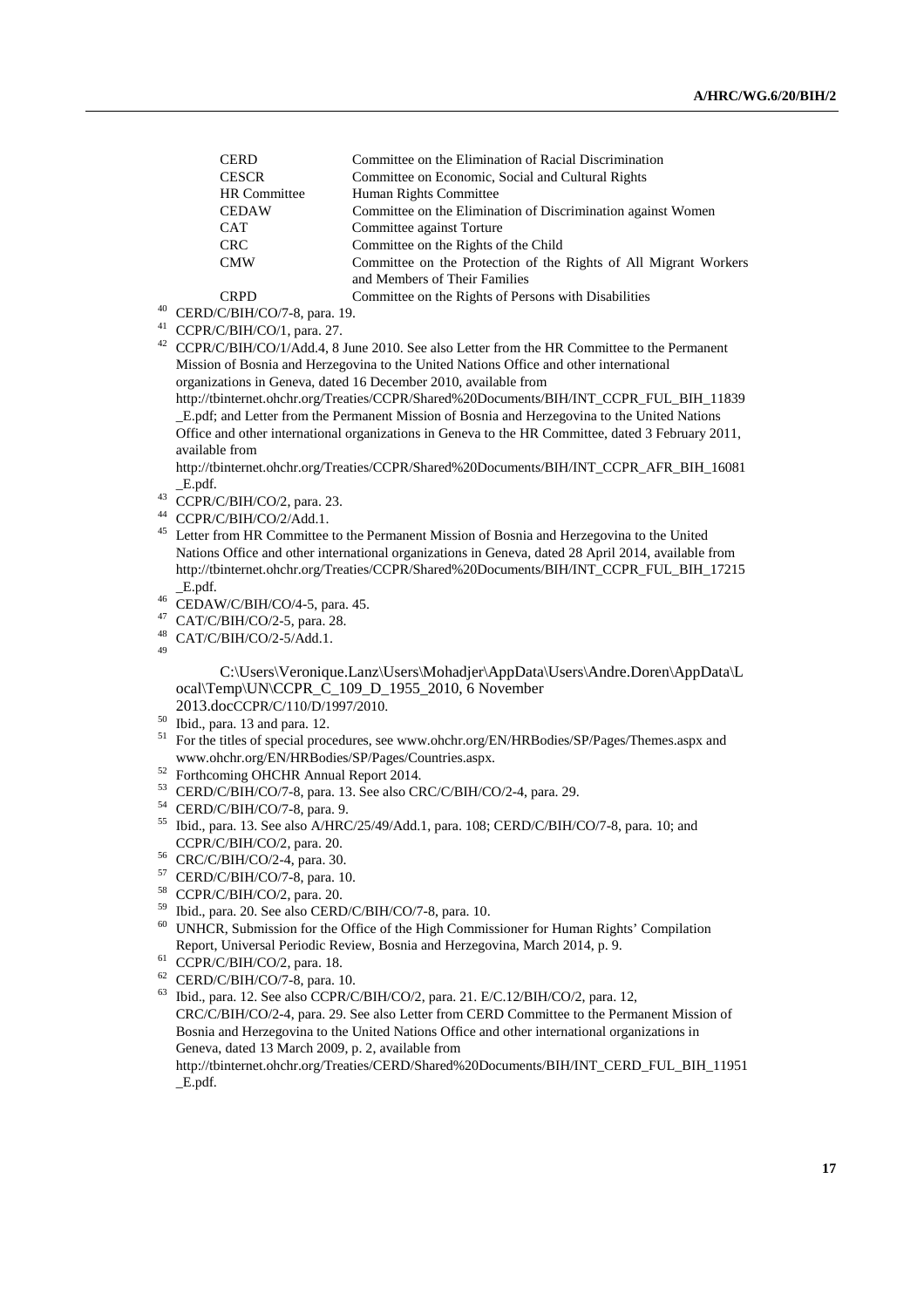64 CERD/C/BIH/CO/7-8, para. 12. See also E/C.12/BIH/CO/2, para. 12; CCPR/C/BIH/CO/2, para. 21; and Letter from CERD Committee to the Permanent Mission of Bosnia and Herzegovina to the United Nations Office and other international organizations in Geneva, dated 13 March 2009, p. 2, available from

http://tbinternet.ohchr.org/Treaties/CERD/Shared%20Documents/BIH/INT\_CERD\_FUL\_BIH\_11951

- \_E.pdf. 65 E/C.12/BIH/CO/2, para. 12. See also CERD/C/BIH/CO/7-8, para. 12.
- 66 UNHCR submission , p. 9.
- 67 CEDAW/C/BIH/CO/4-5, para. 17. See also ibid., para. 5
- 68 Ibid., para. 14.
- 69 CAT/C/BIH/CO/2-5, para. 19. See also CCPR/C/BIH/CO/2, para. 11.
- 70 Ibid. See also CCPR/C/BIH/CO/1/Add.4, paras. 43-70; and Letter from HR Committee to the Permanent Mission of Bosnia and Herzegovina to the United Nations Office and other international organizations in Geneva, dated 27 August 2009, p. 2, available from http://tbinternet.ohchr.org/Treaties/CCPR/Shared%20Documents/BIH/INT\_CCPR\_FUL\_BIH\_11840
- $\overline{CAT/C/BIH/CO/2-5}$ , 20 January 2011, para. 20. See also CCPR/C/BIH/CO/1/Add.4, 8 June 2010, paras. 71-72; and Letters from HR Committee to the Permanent Mission of Bosnia and Herzegovina to the United Nations Office and other international organizations in Geneva, dated 27 August 2009 and 16 December 2010, p. 2, available from

http://tbinternet.ohchr.org/Treaties/CCPR/Shared%20Documents/BIH/INT\_CCPR\_FUL\_BIH\_11840 \_E.pdf. 72 CEDAW/C/BIH/CO/4-5, paras. 19, 21-22. See also CAT/C/BIH/CO/2-5, para. 13.

- 
- 73 CRC/C/BIH/CO/2-4, para. 42.
- 74 A/HRC/23/49/Add.3, para. 105.
- 75 CRC/C/BIH/CO/2-4, para. 45.
- 76 Ibid., paras. 39-40.
- 77 CRC/C/OPSC/BIH/CO/1, para. 28.
- 78 CRC/C/BIH/CO/2-4, para. 43. See also CRC/C/OPSC/BIH/CO/1, paras. 4 and 10.
- 79 Ibid., para. 11. See also CRC/C/OPSC/BIH/CO/1, para. 23.
- 80 CRC/C/BIH/CO/2-4, para. 44.
- 81 Ibid., paras. 70-71.
- 82 CRC/C/BIH/CO/2-4, paras. 6 and 72; CRC/C/OPSC/BIH/CO/1, para. 4; CEDAW/C/BIH/CO/4-5,
- para. 5; and CAT/C/BIH/CO/2-5, paras. 7 and 23.<br><sup>83</sup> CEDAW/C/BIH/CO/4-5, para. 25. See also CRC/C/OPSC/BIH/CO/1, para. 22.
- 84 Ibid.
- 85 CRC/C/BIH/CO/2-4, para. 72.
- 86 CEDAW/C/BIH/CO/4-5, para. 23. See also CAT/C/BIH/CO/2-5, para. 23; and CRC/C/BIH/CO/2-4, para. 72. 87 Ibid., para. 73. See also CEDAW/C/BIH/CO/4-5, para. 24.
- 
- 88 CAT/C/BIH/CO/2-5, para. 23.
- 89 E/C.12/BIH/CO/2, para. 26.
- $^{90}$  CMW/C/BIH/CO/2, para. 48. See also CAT/C/BIH/CO/2-5, para. 23; and CEDAW/C/BIH/CO/4-5,
- para. 24. 91 Ibid., paras. 25-26.
- $^{92}$  CRC/C/OPAC/BIH/CO/1, para. 4. See also E/C.12/BIH/CO/2, para. 6.
- 93 CRC/C/OPAC/BIH/CO/1, para. 19.
- 94 Ibid., para. 20.
- 95 CAT/C/BIH/CO/2-5, para. 21.
- <sup>96</sup> UNCT submission, p. 4.
- <sup>97</sup> UNHCR submission, p. 9.
- <sup>98</sup> CAT/C/BIH/CO/2-5, para. 10.<br><sup>99</sup> CCPR/C/BIH/CO/2, para. 15.
- 
- <sup>100</sup> CAT/C/BIH/CO/2-5/Add.1, paras. 28-31. See also CCPR/C/BIH/CO/1/Add.4, paras. 12 and 21. <sup>101</sup> CAT/C/BIH/CO/2-5, paras. 12 and 24; CCPR/C/BIH/CO/2, paras. 9, 12; and
- CRC/C/OPAC/BIH/CO/1, paras. 21-22 See also A/HRC/16/48/Add.1, paras. 1-91.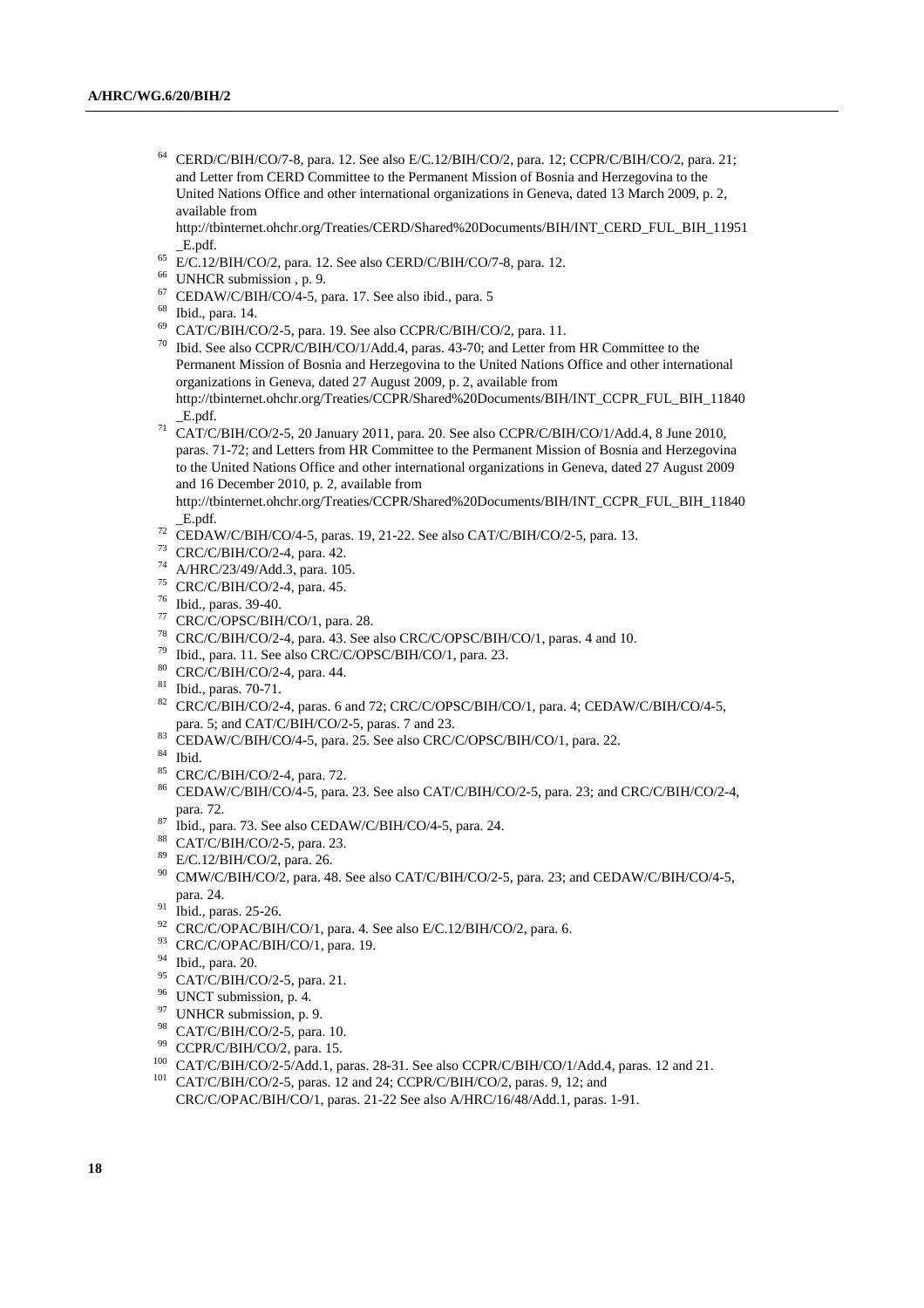- 
- <sup>102</sup> Ibid., para. 87; and CAT/C/BIH/CO/2-5, para. 24.<br><sup>103</sup> CRC/C/OPAC/BIH/CO/1, para. 21. See also CAT/C/BIH/CO/2-5, para. 24; and
- A/HRC/16/48/Add.1, paras. 73-82.<br><sup>104</sup> CRC/C/OPAC/BIH/CO/1, para. 22; and CAT/C/BIH/CO/2-5, 20 January 2011, para. 24. See also CCPR/C/BIH/CO/1/Add.4, paras. 24 and 27; and Letter from HR Committee to the Permanent Mission of Bosnia and Herzegovina to the United Nations Office and other international organizations in Geneva, dated 27 August 2009, p. 2, available from http://tbinternet.ohchr.org/Treaties/CCPR/Shared%20Documents/BIH/INT\_CCPR\_FUL\_BIH\_11840
- \_E.pdf and; A/HRC/16/48/Add.1, para. 16; and A/HRC/16/48/Add.1, para. 75. 105 CRC/C/OPAC/BIH/CO/1, para. 22; and CAT/C/BIH/CO/2-5, para. 24. See also Letters from HR Committee to the Permanent Mission of Bosnia and Herzegovina to the United Nations Office and other international organizations in Geneva, dated 27 August 2009 and 16 December 2010, p. 2, available from

http://tbinternet.ohchr.org/Treaties/CCPR/Shared%20Documents/BIH/INT\_CCPR\_FUL\_BIH\_11840

- 
- 
- 
- E.pdf; and A/HRC/16/48/Add.1, para. 84.<br>
06 CAT/C/BIH/CO/2-5, para. 12. See also UNCT submission. p. 1.<br>
107 A/HRC/16/48/Add.1, para. 87.<br>
108 Ibid., para. 79. See also CAT/C/BIH/CO/2-5, paras. 12 and 24.<br>
109 CCPR/C/BIH/C 9-10; and Letter from CAT to the Permanent Mission of Bosnia and Herzegovina to the United Nations Office and other international organizations in Geneva, dated 12 February 2008, p. 1, available from

http://tbinternet.ohchr.org/Treaties/CAT/Shared%20Documents/BIH/INT\_CAT\_FUF\_BIH\_11987\_E.

- 
- pdf.<br>
<sup>110</sup> A/HRC/22/49/Add.1, para. 104.<br>
<sup>111</sup> CAT/C/BIH/CO/2-5, para. 12. See also Letter from CAT to the Permanent Mission of Bosnia and Herzegovina to the United Nations Office and other international organizations in Geneva, dated 12 February 2008, p. 2, available from

http://tbinternet.ohchr.org/Treaties/CAT/Shared%20Documents/BIH/INT\_CAT\_FUF\_BIH\_11987\_E. pdf; CCPR/C/BIH/CO/2, para. 7; and CEDAW/C/BIH/CO/4-5, para. 10.<br>
<sup>112</sup> A/HRC/23/49/Add.3, para. 104.<br>
<sup>113</sup> UNCT submission, p. 4.<br>
<sup>114</sup> CEDAW/C/BIH/CO/4-5, para. 9. See also CCPR/C/BIH/CO/2, paras. 7-9; CAT/C/BIH/CO/2-5

- 
- 
- 18; and CAT/C/BIH/CO/2-5/Add.1, paras. 4 and 6. 115 Ibid., para.18. See also Letter from CAT to the Permanent Mission of Bosnia and Herzegovina to the
- United Nations Office and other international organizations in Geneva, dated 12 February 2008, p. 2, available from

http://tbinternet.ohchr.org/Treaties/CAT/Shared%20Documents/BIH/INT\_CAT\_FUF\_BIH\_11987\_E.

- pdf.<br>
<sup>116</sup> CRC/C/OPAC/BIH/CO/1, paras. 4 and 21; CAT/C/BIH/CO/2-5, paras. 7 and 18; and UNCT<br>
submission, p. 5. See also and CAT/C/BIH/CO/2-5/Add.1, paras. 19, 21 and 22.
- 
- submission, p. 5. See also 2112.<br><sup>117</sup> A/HRC/25/49/Add.1, para. 112.<br><sup>118</sup> CCPR/C/BIH/CO/2, para. 8. See also CEDAW/C/BIH/CO/4-5, para. 10; CAT/C/BIH/CO/2-5, para. 18; CRC/C/OPAC/BIH/CO/1, para. 18; and Letter from CAT to the Permanent Mission of Bosnia and Herzegovina to the United Nations Office and other international organizations in Geneva, dated 12 February 2008, p. 2, available from

http://tbinternet.ohchr.org/Treaties/CAT/Shared%20Documents/BIH/INT\_CAT\_FUF\_BIH\_11987\_E. pdf.<br>
<sup>119</sup> CRC/C/BIH/CO/2-4, 29 November 2012, para. 76.<br>
<sup>121</sup> CRC/C/OPSC/BIH/CO/1, para. 37.<br>
<sup>122</sup> Ibid., para. 41.<br>
<sup>122</sup> Ibid., para. 41.<br>
<sup>122</sup> CAT/C/BIH/CO/2-5, para. 17. See also Letter from CAT to the Permanent M

Herzegovina to the United Nations Office and other international organizations in Geneva, dated 12 February 2008, p. 3, available from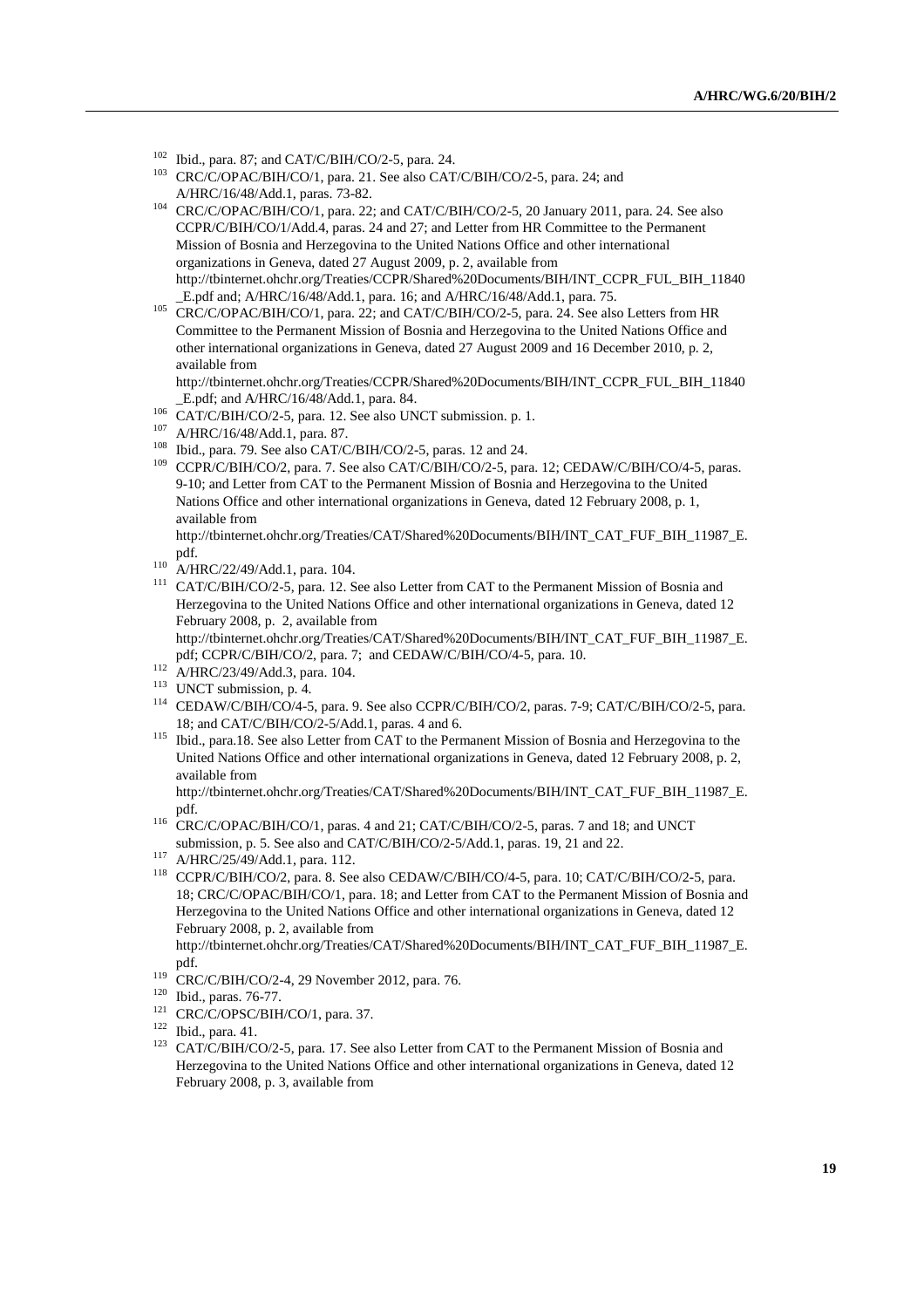http://tbinternet.ohchr.org/Treaties/CAT/Shared%20Documents/BIH/INT\_CAT\_FUF\_BIH\_11987\_E.<br>pdf, CEDAW/C/BIH/CO/4-5, para. 9 and CCPR/C/BIH/CO/2, para. 13.

- 
- 
- <sup>124</sup> CEDAW/C/BIH/CO/4-5, para. 10.<br><sup>125</sup> CCPR/C/BIH/CO/2, para. 13. See also CCPR/C/BIH/CO/2/Add.1, para. 15.<br><sup>126</sup> CRC/C/BIH/CO/2-4, paras. 4 and 35. See also CEDAW/C/BIH/CO/4-5, para. 29;
- CCPR/C/BIH/CO/2, para. 17; and CMW/C/BIH/CO/2, para. 35.<br><sup>127</sup> CEDAW/C/BIH/CO/4-5, para. 29. See also CMW/C/BIH/CO/2, para. 35; CCPR/C/BIH/CO/2, para. 17; CERD/C/BIH/CO/7-8, para. 12; CRC/C/BIH/CO/2-4, para. 35; and A/HRC/22/49/Add.1,
- 
- para. 38.<br>
<sup>128</sup> CRC/C/OPSC/BIH/CO/1, para. 25, UNHCR submission, pp. 8-9.<br>
<sup>129</sup> CEDAW/C/BIH/CO/4-5, para. 30. See also CCPR/C/BIH/CO/2, para. 17; CMW/C/BIH/CO/2, para.
- 
- 36; CRC/C/BIH/CO/2-4, para. 36; and CRC/C/OPSC/BIH/CO/1, para. 25.<br>
<sup>130</sup> UNHCR submission, pp. 8-9.<br>
<sup>131</sup> UNCT submission, pp. 5-6, E/C.12/BIH/CO/2, para. 27. See also CEDAW/C/BIH/CO/4-5, para. 39;
- 
- 
- 
- and A/HRC/22/49/Add.1, para. 42.<br>
<sup>132</sup> CRC/C/BIH/CO/2-4, paras. 48-49.<br>
<sup>133</sup> CCPR/C/BIH/CO/2, para. 19.<br>
<sup>134</sup> E/C.12/BIH/CO/4-5, paras. 27-28. See also CEDAW/C/BIH/CO/4-5, para. 19;<br>
CCPR/C/BIH/CO/2, para. 10; and E/C.
- 
- 
- 
- 
- 
- 
- 
- 
- 
- 
- 
- 
- 
- 
- 
- CCPR/C/BIH/CO/2, para. 10; and E/C.12/BIH/CO/2, para. 14.<br>
<sup>136</sup> CEDAW/C/BIH/CO/4-5, paras. 27-28. See also E/C.12/BIH/CO/2, para. 14.<br>
<sup>137</sup> A/HRC/22/49/Add.1, para. 90.<br>
<sup>138</sup> E/C.12/BIH/CO/2, para. 15.<br>
<sup>139</sup> Ibid., par
- 
- 
- para. 17. See also CCPR/C/BIH/CO/2, para. 8.<br>
<sup>152</sup> E/C.12/BIH/CO/2, para. 23.<br>
<sup>153</sup> Ibid., para. 31.<br>
CEDAW/C/BIH/CO/4-5, paras. 35-36. See also CRC/C/BIH/CO/2-4, para. 54; and<br>
E/C.12/BIH/CO/2, para. 24.
- 
- 
- 
- <sup>155</sup> Ibid., para. 32. See also CEDAW/C/BIH/CO/4-5, para. 36; and CRC/C/BIH/CO/2-4, para. 55.<br><sup>156</sup> CEDAW/C/BIH/CO/4-5, para. 36.<br><sup>157</sup> Ibid., paras. 35-36. See also E/C.12/BIH/CO/2, para. 32.<br><sup>158</sup> UNESCO, Contribution of
- 
- 
- 
- 
- 
- Periodic Review (20th session, Oct–Nov 2014), p. 12.<br>
<sup>159</sup> CEDAW/C/BIH/CO/4-5, para. 33.<br>
<sup>160</sup> CRC/C/BIH/CO/2-4, paras. 62-63.<br>
<sup>161</sup> UNESCO submission, p. 12.<br>
<sup>162</sup> UNCT submission, p. 1.<br>
<sup>162</sup> UNCT submission, p. 1.<br> CMW/C/BIH/CO/2, paras. 37-38; CERD/C/BIH/CO/7-8, para. 11; and CEDAW/C/BIH/CO/4-5, paras. 31-32. See also Letter from CERD Committee to the Permanent Mission of Bosnia and Herzegovina to the United Nations Office and other international organizations in Geneva, dated 13 March 2009, p. 3, available from